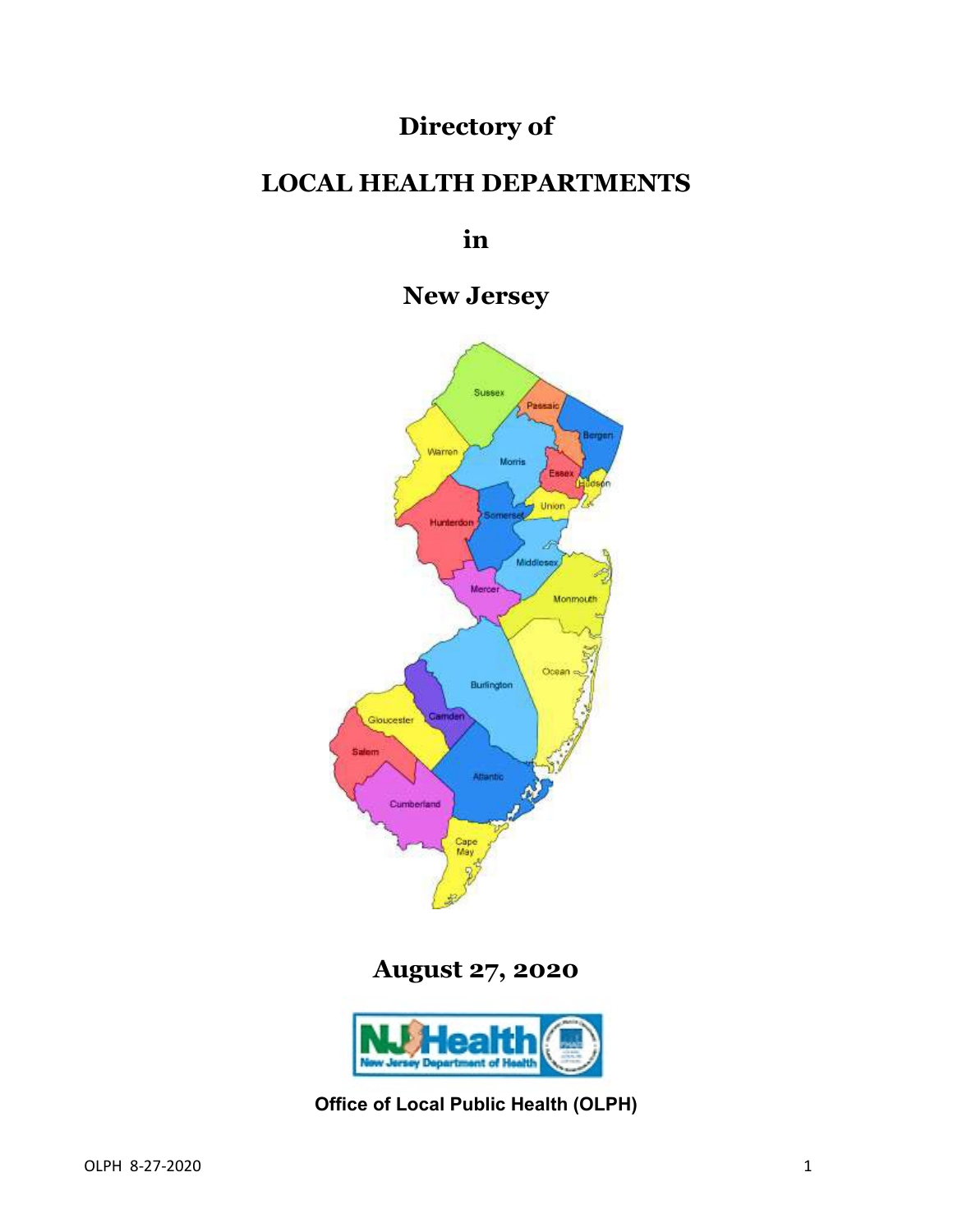# **TABLE OF CONTENTS**

### **Disclaimer:**

This directory represents a listing of Local Health Departments (LHDs) that is dynamic and as comprehensive as possible at this time. As coverage areas and contact information of LHDs change frequently, we encourage you to visit the OLPH website for the most current version of the directory at https://www.nj.gov/health/lh/documents/LocalHealthDirectory.pdf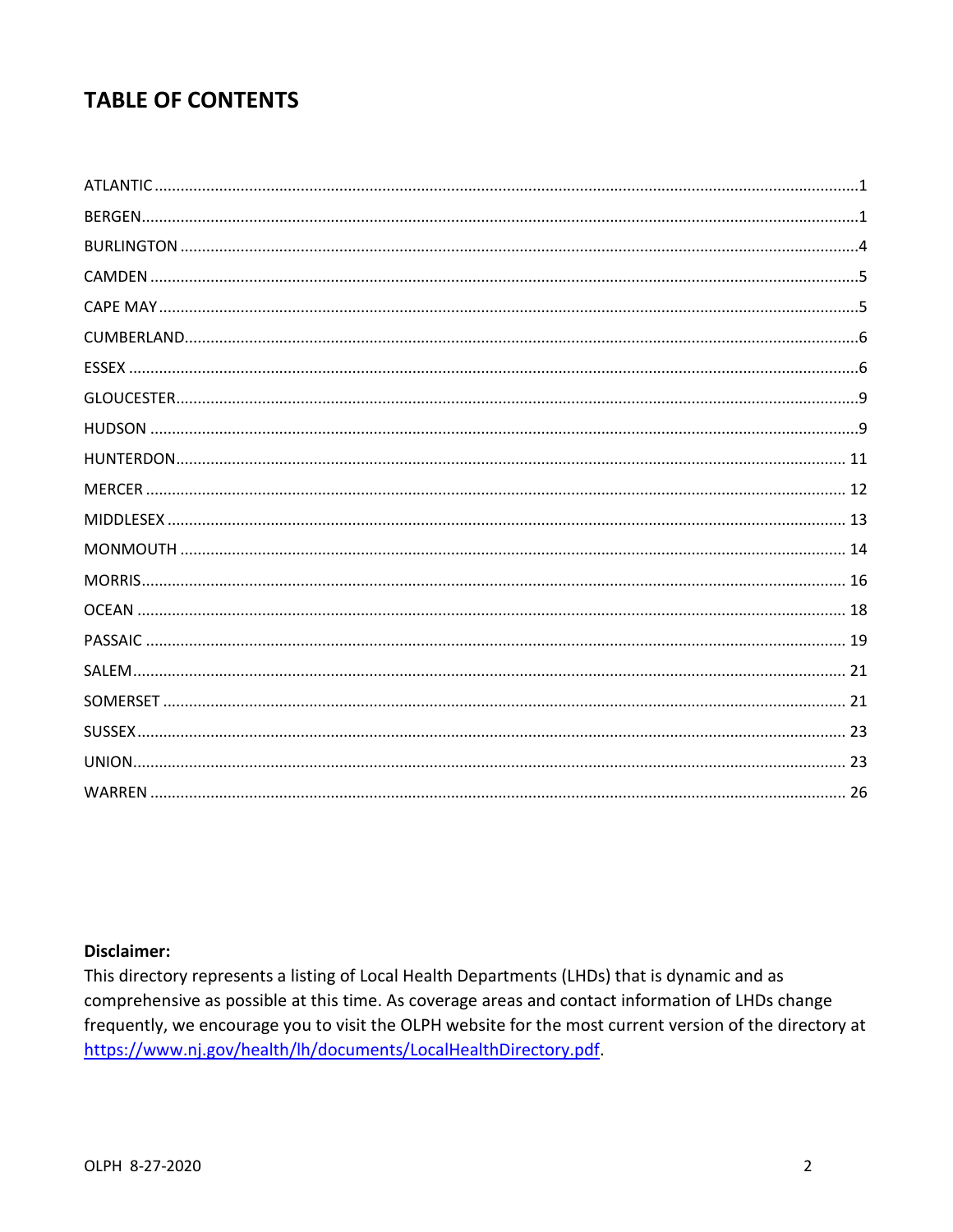# <span id="page-2-0"></span>ATLANTIC

# **Atlantic City Department of Health & Human Services**

Health Officer: **Vacant** Health Officer Phone: **609-347-5663** Health Officer Email: **N/A** Agency Website: **[www.cityofatlanticcity.org](http://www.cityofatlanticcity.org/)** *Public Emergency Contact After Hours Number*: 609-347-5780

# **Municipalities Served:**

ATLANTIC CITY

#### **Atlantic County Division of Public Health**

Health Officer: **Patricia Diamond** Health Officer Phone: **609-645-5935** Health Officer Email: **[diamond\\_patricia@aclink.org](mailto:diamond_patricia@aclink.org)** Agency Website: **[www.aclink.org](http://www.aclink.org/)** *Public Emergency Contact After Hours Number:* 609-909-7200

#### **Municipalities Served:**

ABSECON BRIGANTINE BUENA BUENA VISTA CORBIN EGG HARBOR CITY EGG HARBOR TWP ESTELLE MANOR

FOLSOM GALLOWAY HAMILTON TWP (ATLANTIC CO.) HAMMONTON LINWOOD LONGPORT MARGATE MULLICA

NORTHFIELD PLEASANTVILLE PORT REPUBLIC SOMERS POINT VENTNOR WEYMOUTH

# <span id="page-2-1"></span>BERGEN

### **Bergen County Department of Health Services**

Health Officer: **Hansel Asmar** Health Officer Phone: **201-634-2600** Health Officer Email: **[hasmar@co.bergen.nj.us](mailto:hasmar@co.bergen.nj.us)** Agency Website: **[www.co.bergen.nj.us](http://www.co.bergen.nj.us/)** *Public Emergency Contact After Hours Number:* 201-785-8500

#### **Municipalities Served:**

| ALLENDALE              | <b>FAIRVIEW</b>        | <b>MOONACHIE</b>       | <b>RUTHERFORD</b>     |
|------------------------|------------------------|------------------------|-----------------------|
| <b>ALPINE</b>          | <b>FRANKLIN LAKES</b>  | <b>NORTH ARLINGTON</b> | SADDLE BROOK          |
| <b>CLIFFSIDE PARK</b>  | <b>GLEN ROCK</b>       | <b>NORTHVALE</b>       | SOUTH HACKENSACK TWP  |
| <b>CRESSKILL</b>       | <b>HARRINGTON PARK</b> | <b>NORWOOD</b>         | <b>TETERBORO</b>      |
| <b>DEMAREST</b>        | <b>HAWORTH</b>         | <b>OAKLAND</b>         | UPPER SADDLE RIVER    |
| <b>DUMONT</b>          | <b>LITTLE FERRY</b>    | ORADELL                | <b>WOODCLIFF LAKE</b> |
| <b>EAST RUTHERFORD</b> | LODI                   | <b>PARK RIDGE</b>      | <b>WOODRIDGE</b>      |
| EDGEWATER              | <b>LYNDHURST</b>       | <b>ROCHELLE PARK</b>   | <b>WYCKOFF TWP</b>    |
| ELMWOOD PARK           | <b>MAYWOOD</b>         | <b>ROCKLEIGH</b>       |                       |
|                        |                        |                        |                       |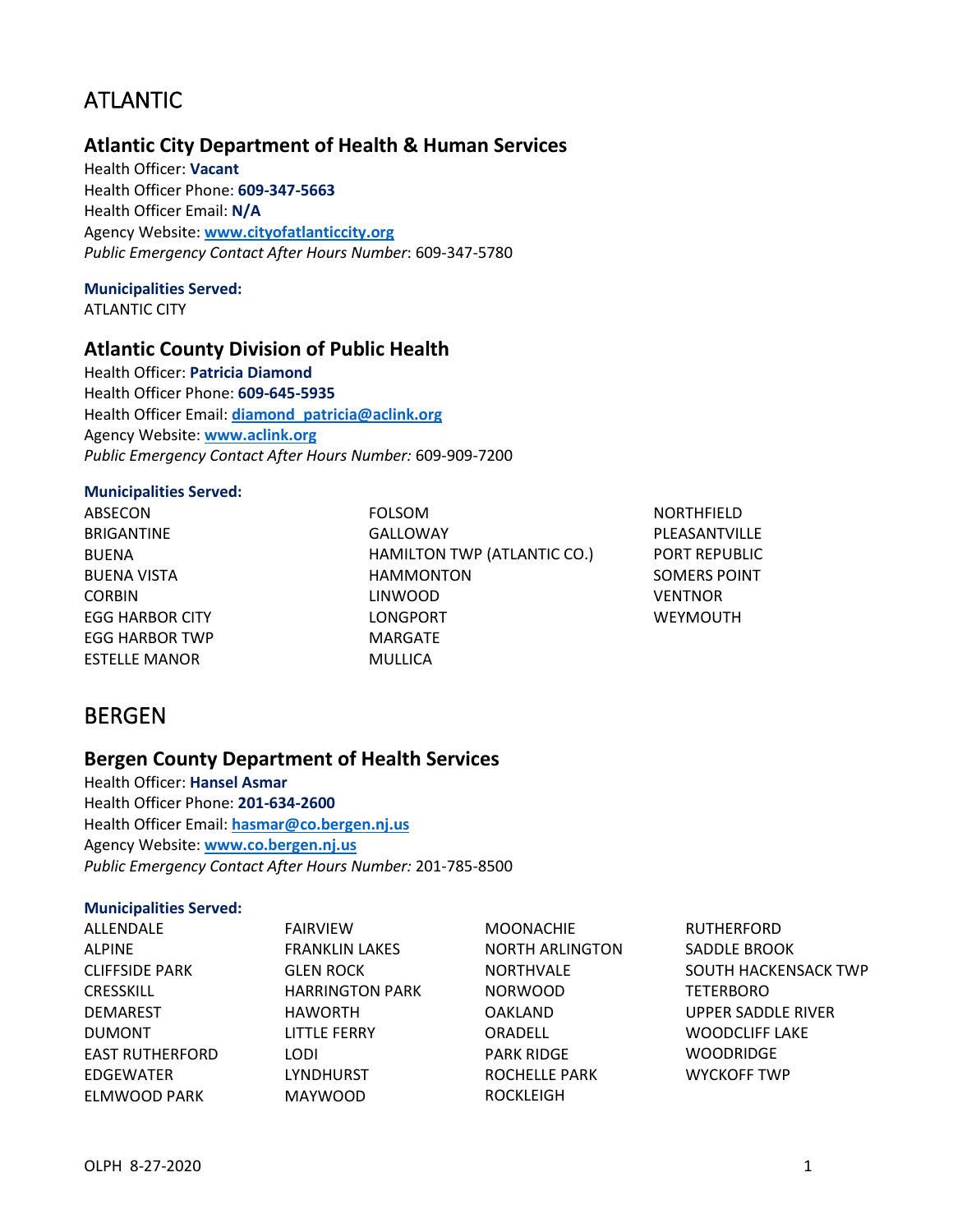# **Englewood Health Department**

Health Officer: **James Fedorko** Health Officer Phone: **201-568-3450** Health Officer Email: **[jfedorko@englewoodnjhealth.org](mailto:jfedorko@englewoodnjhealth.org)** Agency Website: **[www.cityofenglewood.org](http://www.cityofenglewood.org/)** *Public Emergency Contact After Hours Number:* 201-871-6400

# **Municipalities Served:**

ENGLEWOOD

### **Fair Lawn Health Department**

Health Officer: **Carol Wagner** Health Officer Phone: **201-794-5330** Health Officer Email: **[health@fairlawn.org](mailto:health@fairlawn.org)** Agency Website: **[www.fairlawn.org/](http://www.fairlawn.org/)** *Public Emergency Contact After Hours Number:* 201-796-1400

#### **Municipalities Served:**

FAIR LAWN

# **Fort Lee Health Department**

Health Officer: **Jill Scarpa** Health Officer Phone: **201-592-3500 x 1510** Health Officer Email: **j-scarpa@fortleenj.org** Agency Website: **[www.fortleenj.org](http://www.fortleenj.org/)** *Public Emergency Contact After Hours Number:* 201-592-3700

#### **Municipalities Served:**

FORT LEE

# **Hackensack Department of Health**

Health Officer: **Susan McVeigh** Health Officer Phone: **201-646-3965** Health Officer Email: **[smcveigh@hackensack.org](mailto:smcveigh@hackensack.org)** Agency Website: **[www.hackensack.org](http://www.hackensack.org/)** *Public Emergency Contact After Hours Number:* 201-646-3965

#### **Municipalities Served:** HACKENSACK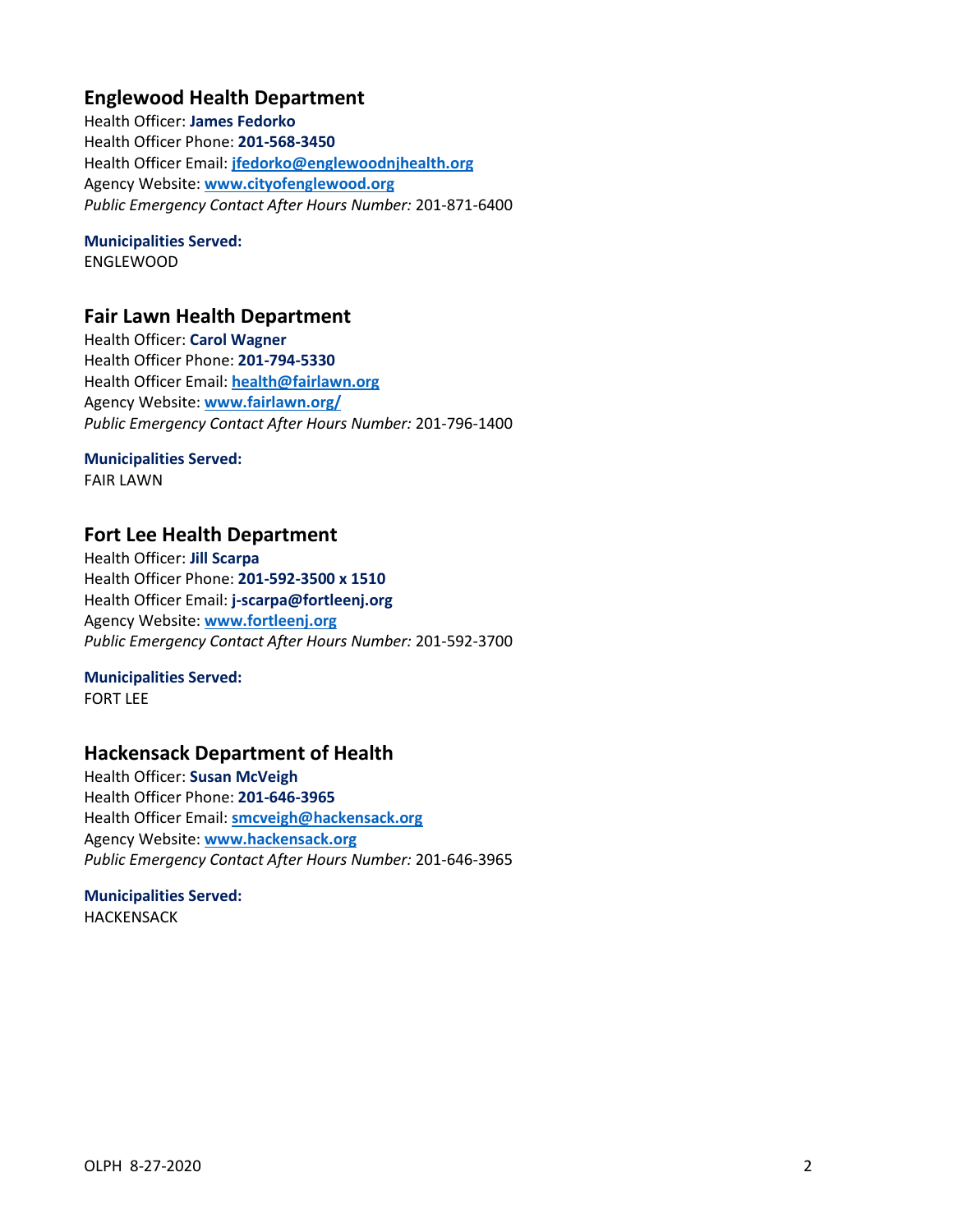### **Mid-Bergen Regional Health Commission**

Health Officer: **Sam Yanovich** Health Officer Phone: **201-599-6290** Health Officer Email: **[sam.yanovich@njlincs.net](mailto:sam.yanovich@njlincs.net)** Agency Website: **[www.midbergen-regionalhealth.org](http://www.midbergen-regionalhealth.org/)** *Public Emergency Contact After Hours Number:* 201-785-8505

#### **Municipalities Served:**

BERGENFIELD BOGOTA CARLSTADT CLOSTER ENGLEWOOD CLIFFS GARFIELD HASBROUCK HEIGHTS LEONIA NEW MILFORD RAMSEY

RIDGEFIELD PARK RIVER EDGE **TENAFLY** WALLINGTON

### **N.W. Bergen Regional Health Commission**

Health Officer: **Gina Marie Behre** Health Officer Phone: **201-445-7217** Health Officer Email: **[gbehre@nwbrhc.net](mailto:gbehre@nwbrhc.net)** Agency Website: **[www.nwbrhc.org](http://www.nwbrhc.org/)** *Public Emergency Contact After Hours Number:* 201-445-7217

#### **Municipalities Served:**

| MIDLAND PARK | SADDLE RIVER                       |
|--------------|------------------------------------|
| MONTVALE     | <b>WALDWICK</b>                    |
| OLD TAPPAN   | <b>WASHINGTON TWP (BERGEN CO.)</b> |
| RIVER VALE   | <b>WESTWOOD</b>                    |
|              |                                    |

# **Palisades Park Health Department**

Health Officer: **Branka Lulic** Health Officer Phone: **201-585-4105** Health Officer Email: **[blulic@ridgefieldboro.com](mailto:blulic@ridgefieldboro.com)** Agency Website: **[www.ridgefieldnj.gov](http://www.ridgefieldnj.gov/)** *Public Emergency Contact After Hours Number:* 201-943-5210

### **Municipalities Served:**

PALISADES PARK RIDGEFIELD BORO

### **Paramus Board of Health**

Health Officer: **Judith Migliaccio** Health Officer Phone: **201-265-2100 x 2300** Health Officer Email: **[jmigliaccio@paramusborough.org](mailto:jmigliaccio@paramusborough.org)** Agency Website: **[www.paramusborough.org](http://www.paramusborough.org/)** *Public Emergency Contact After Hours Number:* 201-674-0202

### **Municipalities Served:**

PARAMUS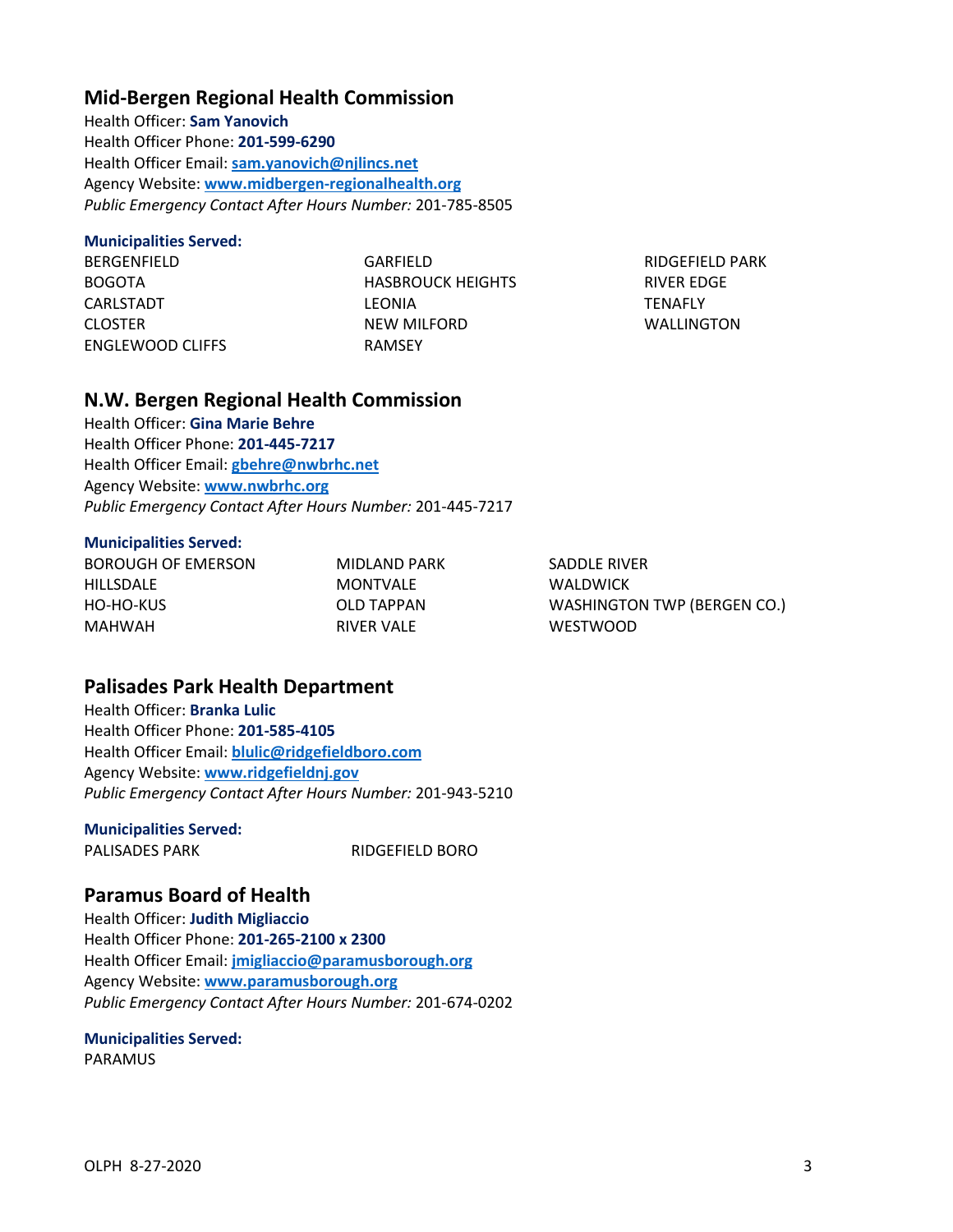# **Teaneck Department of Health & Human Services**

Health Officer: **Ken Katter** Health Officer Phone: **201-837-1600 x 1500** Health Officer Email: **[kkatter@teanecknj.gov](mailto:kkatter@teanecknj.gov)** Agency Website: **[www.teanecknj.gov](http://www.teanecknj.gov/)** *Public Emergency Contact After Hours Number:* 201-837-2600

### **Municipalities Served:**

TEANECK

# **Village of Ridgewood Health Department**

Health Officer: **Dawn Cetrulo** Health Officer Phone: **201-670-5500 x 245** Health Officer Email: **[dcetrulo@ridgewoodnj.net](mailto:dcetrulo@ridgewoodnj.net)** Agency Website: **[http://www.ridgewoodnj.net](http://www.ridgewoodnj.net/)** *Public Emergency Contact After Hours Number:* 201-652-3900

#### **Municipalities Served:**

VILLAGE OF RIDGEWOOD

# <span id="page-5-0"></span>**BURLINGTON**

### **Burlington County Health Department**

Health Officer: **Holly Cucuzzella** Health Officer Phone: **609-265-5548** Health Officer Email: **[hfunkhouser@co.burlington.nj.us](mailto:hfunkhouser@co.burlington.nj.us)** Agency Website: **[www.co.burlington.nj.us](http://www.co.burlington.nj.us/)** *Public Emergency Contact After Hours Number:* 609-267-8300

#### **Municipalities Served:**

BASS RIVER TWP BEVERLY BORDENTOWN CITY BORDENTOWN TWP BURLINGTON CITY BURLINGTON TWP CHESTERFIELD TWP CINNAMINSON TWP DELANCO TWP DELRAN TWP EASTAMPTON EDGEWATER PK EVESHAM TWP FIELDSBORO

FLORENCE HAINESPORT LUMBERTON MANSFIELD (BURLINGTON CO.) MAPLE SHADE MEDFORD LAKES MEDFORD TWP MOORESTOWN MT HOLLY MT LAUREL NEW HANOVER NORTH HANOVER PALMYRA **PEMBERTON** 

PEMBERTON TWP RIVERSIDE RIVERTON SHAMONG SOUTHAMPTON SPRINGFIELD TWP (BURLINGTON CO.) TABERNACLE WASHINGTON TWP (BURLINGTON CO.) WESTAMPTON WILLINGBORO WOODLAND WRIGHTSTOWN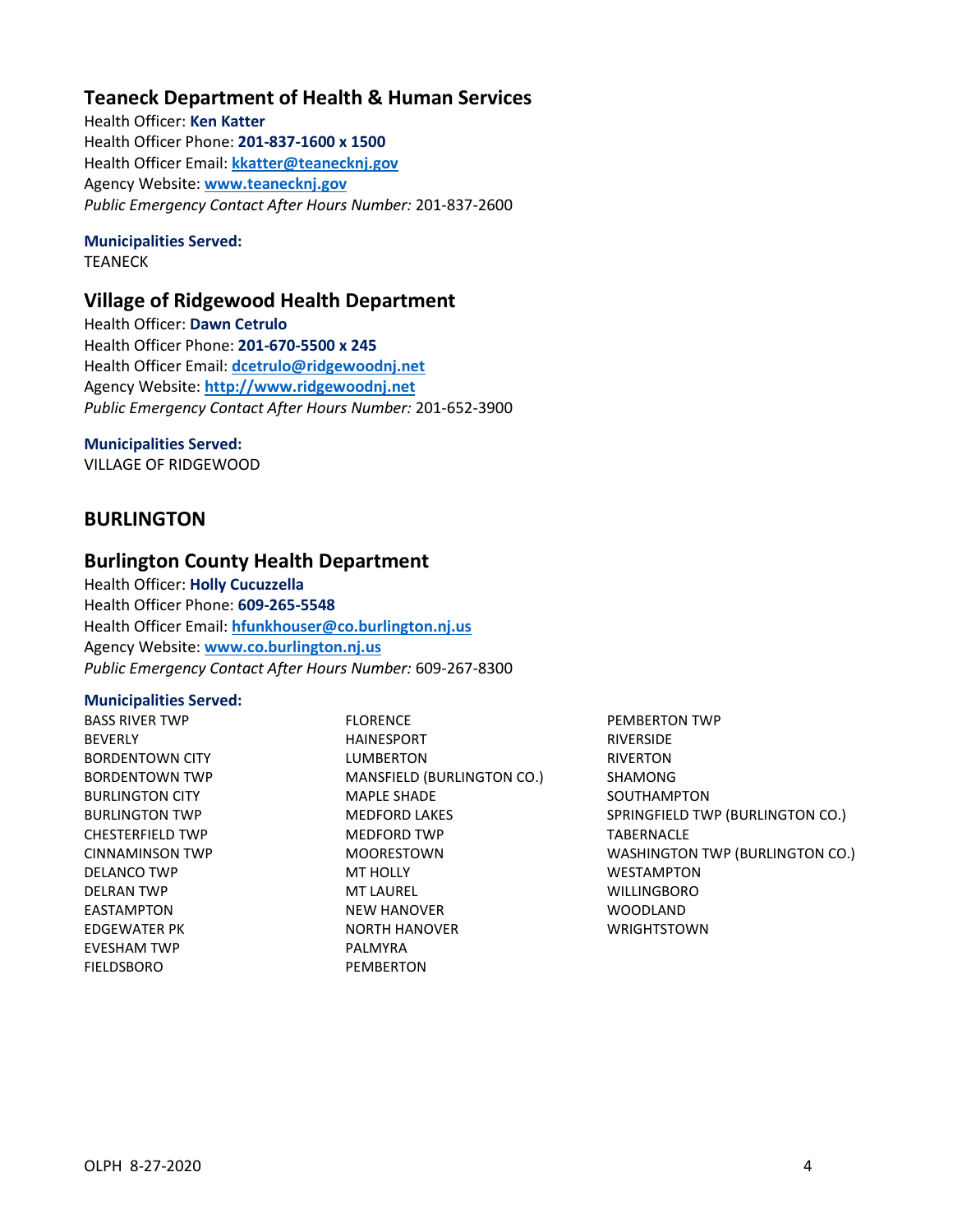# <span id="page-6-0"></span>CAMDEN

# **Camden County Department of Health & Human Services**

Health Officer: **Paschal Nwako** Health Officer Phone: **856-374-6000** Health Officer Email: **[paschal.nwako@camdencounty.com](mailto:paschal.nwako@camdencounty.com)** Agency Website: **[www.camdencounty.com](http://www.camdencounty.com/)** *Public Emergency Contact After Hours Number:* 856-783-1333

#### **Municipalities Served:**

AUDUBON AUDUBON PARK BARRINGTON BELLMAWR BERLIN BORO BERLIN TWP BROOKLAWN CAMDEN CHERRY HILL CHESILHURST

CLEMENTON COLLINGSWOOD GIBBSBORO GLOUCESTER CITY GLOUCESTER TWP HADDON HEIGHTS HADDON TWP HADDONFIELD HI-NELLA LAUREL SPRINGS

LAWNSIDE LINDENWOLD MAGNOLIA MERCHANTVILLE MT EPHRAIM OAKLYN PENNSAUKEN PINE HILL PINE VALLEY RUNNEMEDE

SOMERDALE **STRATFORD TAVISTOCK** VOORHEES TWP WATERFORD TWP WINSLOW TWP **WOODLYNNE** 

# <span id="page-6-1"></span>CAPE MAY

# **Cape May County Health Department**

Health Officer: **Kevin Thomas** Health Officer Phone: **609-465-1187** Health Officer Email: **[thomas@co.cape-may.nj.us](mailto:thomas@co.cape-may.nj.us)** Agency Website: **[www.cmchealth.net](http://www.cmchealth.net/)** *Public Emergency Contact After Hours Number:* Office of Emergency Management 609-465-1190

#### **Municipalities Served:**

AVALON CAPE MAY CAPE MAY POINT DENNIS TWP LOWER TWP MIDDLE TWP

NORTH WILDWOOD OCEAN CITY SEA ISLE STONE HARBOR UPPER TWP WEST CAPE MAY

WEST WILDWOOD WILDWOOD WILDWOOD CREST WOODBINE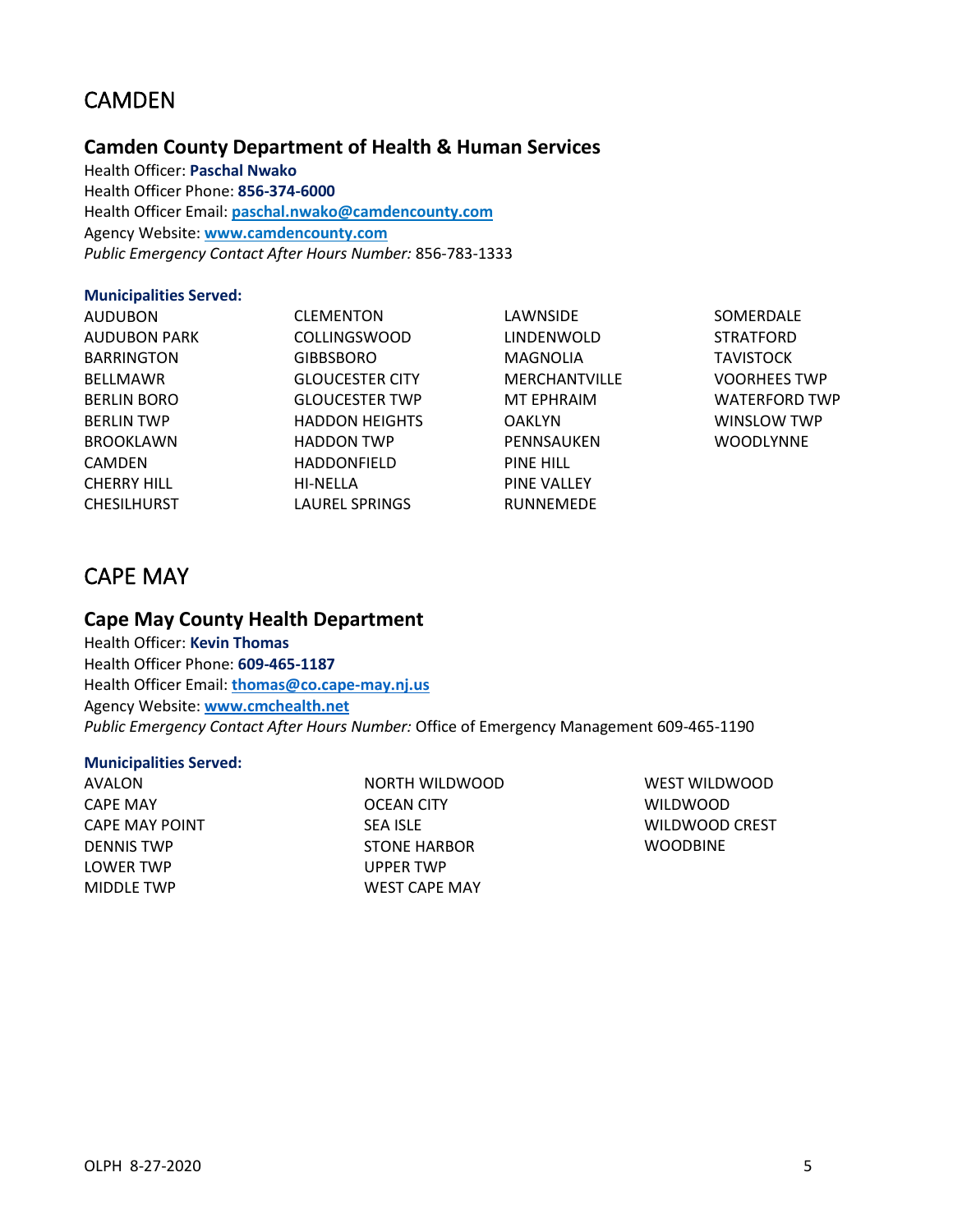# <span id="page-7-0"></span>CUMBERLAND

### **Cumberland County Department of Health**

Health Officer: **Megan Sheppard** Health Officer Phone: **856-327-7602 x7602** Health Officer Email: **[msheppard@ccdoh.org](mailto:msheppard@ccdoh.org)** Agency Website: **[www.ccdoh.org](http://www.ccdoh.org/)** *Public Emergency Contact After Hours Number:* 856-455-8500

#### **Municipalities Served:**

BRIDGETON COMMERCIAL TWP DEERFIELD DOWNE TWP FAIRFIELD TWP (CUMBERLAND CO.) GREENWICH TWP (CUMBERLAND CO.) HOPEWELL TWP (CUMBERLAND CO.) LAWRENCE TWP (CUMBERLAND CO.) MAURICE RIVER MILLVILLE

SHILOH STOW CREEK UPPER DEERFIELD

# **City of Vineland**

Health Officer: **Robert Dickinson** Health Officer Phone: **856-794-4000** Health Officer Email: **[rdickinson@vinelandcity.org](mailto:rdickinson@vinelandcity.org)** Agency Website: **[www.vldhealth.org](http://www.vldhealth.org/)** *Public Emergency Contact After Hours Number:* 856-691-4111

**Municipalities Served:** VINELAND

# <span id="page-7-1"></span>**ESSEX**

### **Bloomfield Department of Health & Human Services**

Health Officer: **F Michael Fitzpatrick** Health Officer Phone: **973-680-4024** Health Officer Email: **[mfitzpatrick@bloomfieldtwpnj.com](mailto:mfitzpatrick@bloomfieldtwpnj.com)** Agency Website: **[www.bloomfieldtwpnj.com/health](http://www.bloomfieldtwpnj.com/health)** *Public Emergency Contact After Hours Number:* 973-680-4141

#### **Municipalities Served:**

BLOOMFIELD CALDWELL GLEN RIDGE MOUNTAIN LAKES (MORRIS CO.)

# **East Orange Department of Heath**

Health Officer: **Victor Kuteyi** Health Officer Phone: **973-266-5480** Health Officer Email: **[victor.kuteyi@eastorange-nj.gov](mailto:victor.kuteyi@eastorange-nj.gov)** Agency Website: **[www.eastorange-nj.gov/](http://www.eastorange-nj.gov/)** *Public Emergency Contact After Hours Number:* 973-518-3969

### **Municipalities Served:**

EAST ORANGE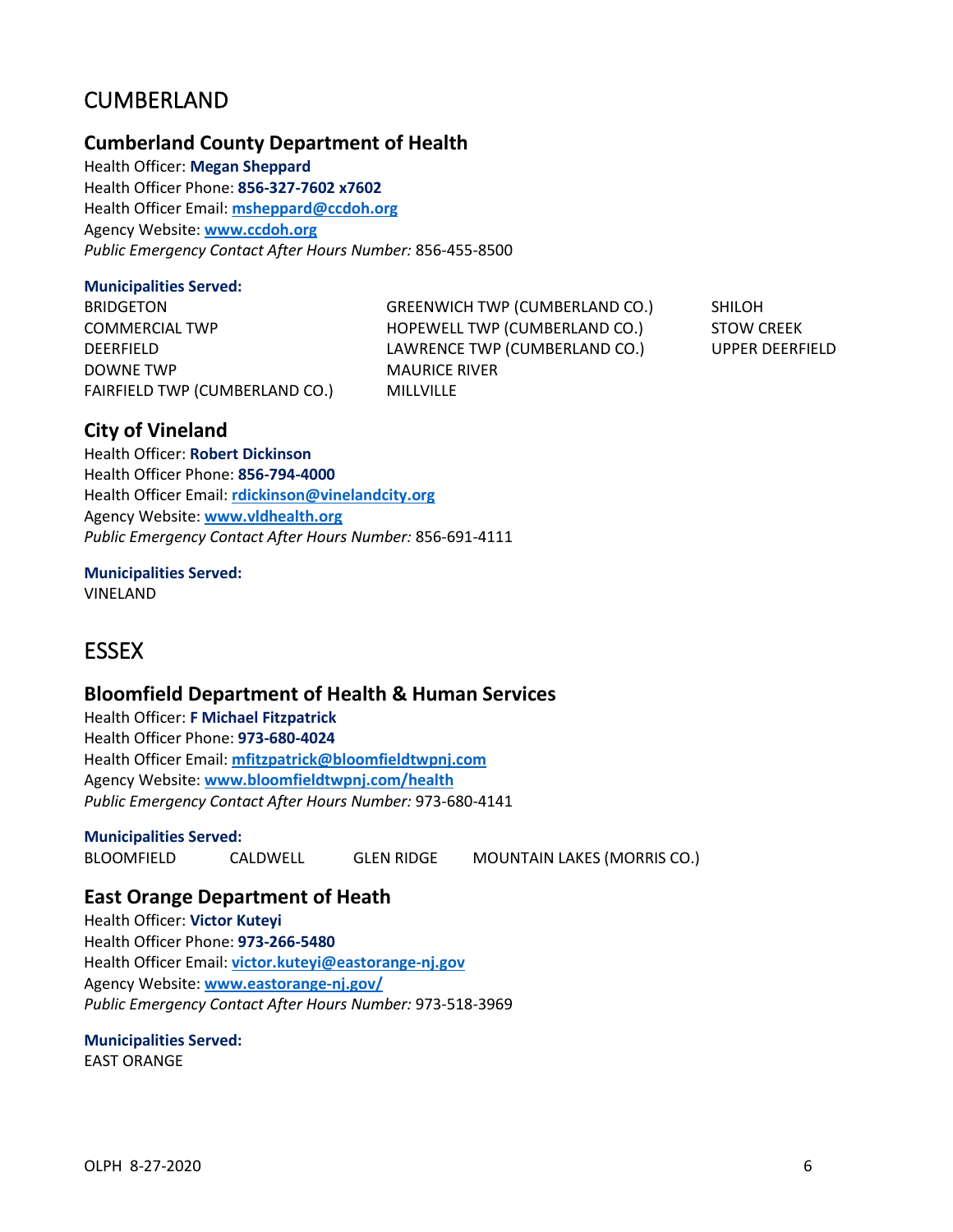# **Essex County Health Department**

Health Officer: **Maya Lordo** Health Officer Phone: **973-571-2800** Health Officer Email: **mlordo@dchs.essexcountynj.org** Agency Website: **[www.essexcountynj.org](http://www.essexcountynj.org/)** *Public Emergency Contact After Hours Number:* 201-988-2528ho

#### **Municipalities Served:**

No municipalities are covered

### **Essex Regional Health Commission**

Health Officer: **Carrie Nawrocki** Health Officer Phone: **973-251-2059** Health Officer Email: **[cnawrocki@hudsonregionalhealth.org](mailto:cnawrocki@hudsonregionalhealth.org)** Agency Website: **[www.essexregional.org](http://www.essexregional.org/)** *Public Emergency Contact After Hours Number:* 973-445-2454

#### **Municipalities Served:**

No municipalities are covered

### **Irvington Health Department**

Health Officer: **Rochelle Evans** Health Officer Phone: **973-416-7760** Health Officer Email: **[healthofficer@irvingtonnj.org](mailto:healthofficer@irvingtonnj.org)** Agency Website: **[www.irvington.net](http://www.irvington.net/)** *Public Emergency Contact After Hours Number:* 973-399-6600

#### **Municipalities Served:** IRVINGTON

# **Livingston Health Department / Millburn Health Depatment**

Health Officer: **Louis Anello** Health Officer Phone: **973-535-7961** Agency Website: **[www.livingstonnj.org](http://www.livingstonnj.org/)** Health Officer Email: **[lanello@livingstonnj.org](mailto:lanello@livingstonnj.org)** *Public Emergency Contact After Hours Numbers:* 973-535-7961

**Municipalities Served:** LIVINGSTON MILLBURN

### **Maplewood Health Department**

Health Officer: **Candice Davenport** Health Officer Phone: **973-762-8120** Health Officer Email: **[cdavenport@twp.maplewood.nj.us](mailto:cdavenport@twp.maplewood.nj.us)** Agency Website: **[www.twp.maplewood.nj.us](http://www.twp.maplewood.nj.us/)** *Public Emergency Contact After Hours Number:* 973-762-3400

### **Municipalities Served:**

MAPLEWOOD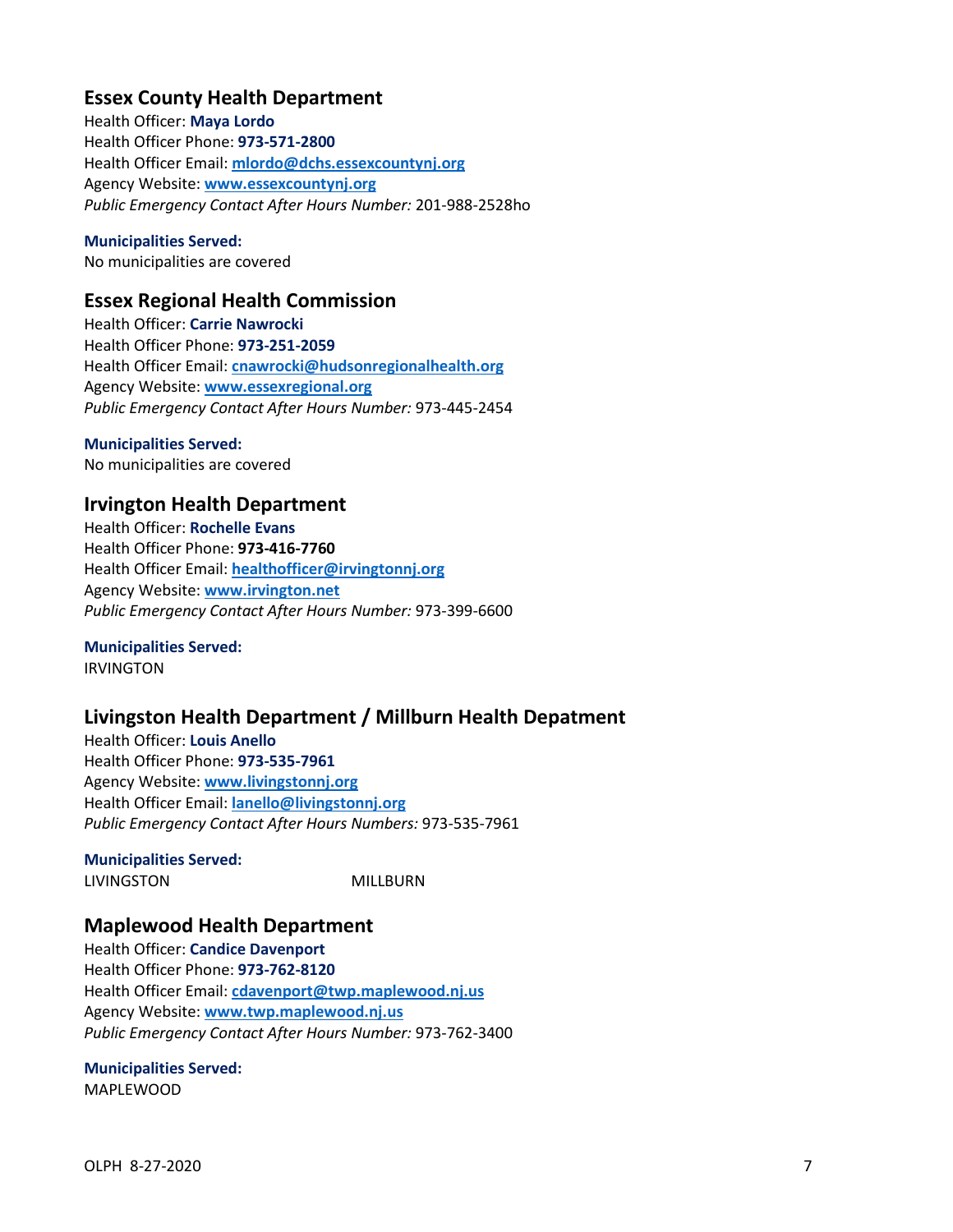# **Montclair Health Department**

Health Officer: **Susan Portuese** Health Officer Phone: **973-509-4970** Health Officer Email: **[sportuese@montclairnjusa.org](mailto:sportuese@montclairnjusa.org)** Agency Website: **[www.montclairnjusa.org](http://www.montclairnjusa.org/)** *Public Emergency Contact After Hours Number:* 973-744-1234

#### **Municipalities Served:**

| .                  |                  |               |        |
|--------------------|------------------|---------------|--------|
| <b>CEDAR GROVE</b> | <b>MONTCLAIR</b> | <b>NUTLEY</b> | VERONA |
|                    |                  |               |        |

# **Newark Department of Health & Community Wellness**

Health Officer: **Vacant / Temporary: Marcia McGowan** Health Officer Phone: **973-733-7600** Health Officer Email: **[mcgowanm@ci.newark.nj.us](mailto:mcgowanm@ci.newark.nj.us)** Agency Website: **<https://www.newarknj.gov/>** *Public Emergency Contact After Hours Number:* 973-733-7592

# **Municipalities Served:**

NEWARK

# **City of Orange Township**

Health Officer: **Vincent DeFilippo** Health Officer Phone: **973-266-4073** Health Officer Email: **[vdefilippo@ci.orange.nj.us](mailto:vdefilippo@ci.orange.nj.us)** Agency Website: **[www.ci.orange.nj.us](http://www.ci.orange.nj.us/)** *Public Emergency Contact After Hours Number:* 973-266-4111

### **Municipalities Served:**

BELLEVILLE ORANGE

# **Township of South Orange**

Health Officer: **John Festa** Health Officer Phone: **973-378-7715 x 7710** Health Officer Email: **[jfesta@southorange.org](mailto:jfesta@southorange.org)** Agency Website: **[www.southorange.org](http://www.southorange.org/)** *Public Emergency Contact After Hours Number:* 973-763-3000

**Municipalities Served:** SOUTH ORANGE

# **West Caldwell Health Department**

Health Officer: **William Wallace** Health Officer Phone: **973-226-2303** Health Officer Email: **[bwallace@westcaldwell.com](mailto:bwallace@westcaldwell.com)** Agency Website: **[www.westcaldwell.com/](http://www.westcaldwell.com/)** *Public Emergency Contact After Hours Number:* 973-226-2300

#### **Municipalities Served:**

FAIRFIELD (ESSEX CO.) NORTH CALDWELL WEST CALDWELL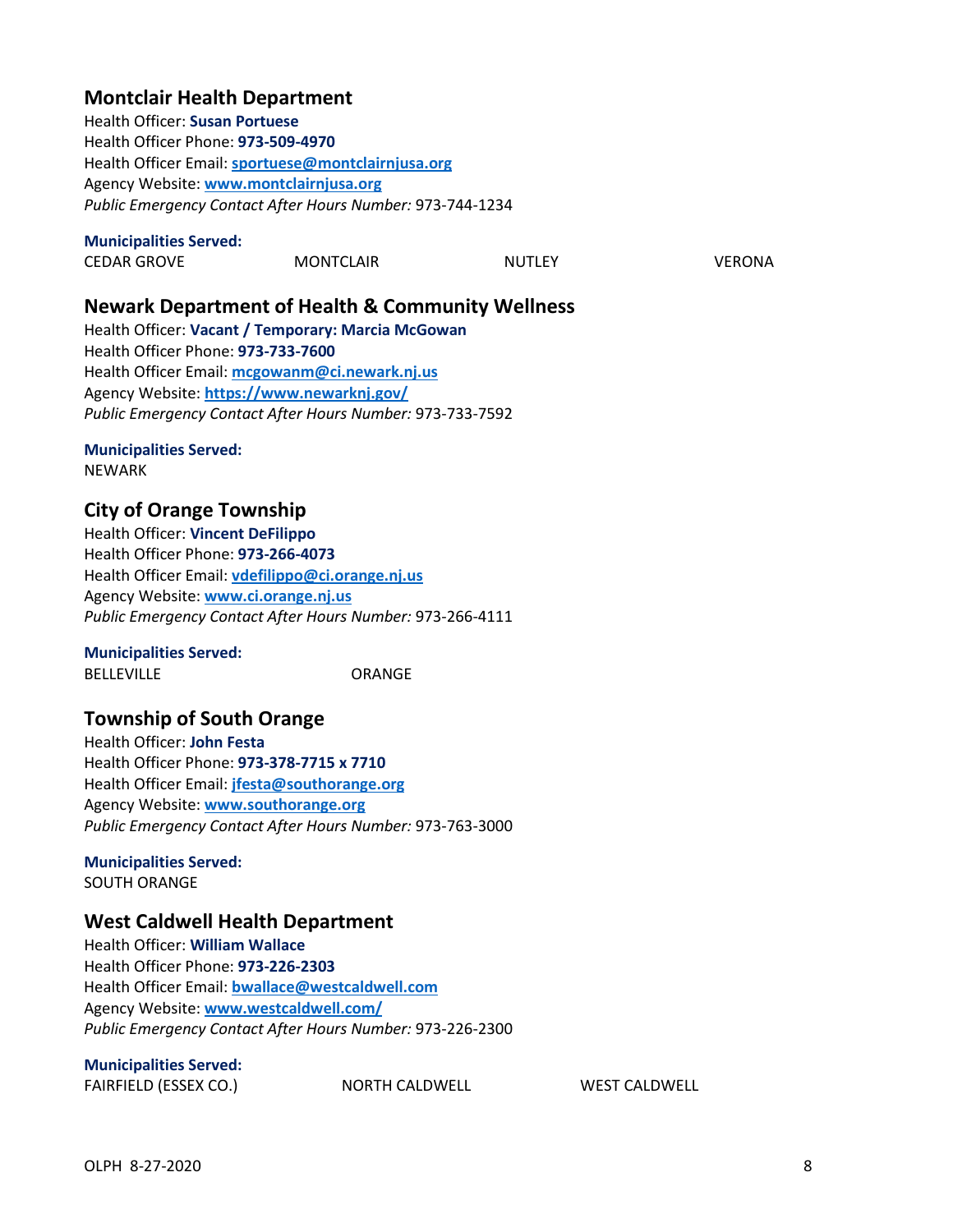# **West Orange Health Department**

Health Officer: **Theresa De Nova** Health Officer Phone: **973-325-4120** Health Officer Email: **[tdenova@westorange.org](mailto:tdenova@westorange.org)** Agency Website: **[www.westorange.org](http://www.westorange.org/)** *Public Emergency Contact After Hours Number:* 973-325-4000

#### **Municipalities Served:**

**\_\_\_\_\_\_\_\_**

ESSEX FELLS WEST ORANGE

**Note: Roseland Boro (See Morris County – East Hanover Health Department)**

# <span id="page-10-0"></span>**GLOUCESTER**

### **Gloucester County Department of Health & Senior Services**

Health Officer: **Annmarie Ruiz** Health Officer Phone: **856-218-4101** Health Officer Email: **[aruiz@co.gloucester.nj.us](mailto:aruiz@co.gloucester.nj.us)** Agency Website: **[www.gloucestercountynj.gov](http://www.gloucestercountynj.gov/)** *Public Emergency Contact After Hours Number:* 856-589-0911

#### **Municipalities Served:**

CLAYTON DEPTFORD EAST GREENWICH ELK TWP FRANKLIN TWP (GLOUCESTER CO.) GLASSBORO GREENWICH TWP (GLOUCESTER CO.) HARRISON TWP (GLOUCESTER CO.) LOGAN MANTUA MONROE TWP (GLOUCESTER CO.) NATIONAL PARK

NEWFIELD PAULSBORO PITMAN SOUTH HARRISON SWEDESBORO WASHINGTON TWP (GLOUCESTER CO.) WENONAH WEST DEPTFORD **WESTVILLE WOODBURY** WOODBURY HEIGHTS WOOLWICH

# <span id="page-10-1"></span>HUDSON

### **Bayonne Health Department**

Health Officer: **Vincent Rivelli** Health Officer Phone: **201-858-6100** Health Officer Email: **bayonnehealthdept@aol.com** Agency Website: **[www.bayonnenj.org/](http://www.bayonnenj.org/)** *Public Emergency Contact After Hours Number:* 201-858-6900

# **Municipalities Served:**

BAYONNE CITY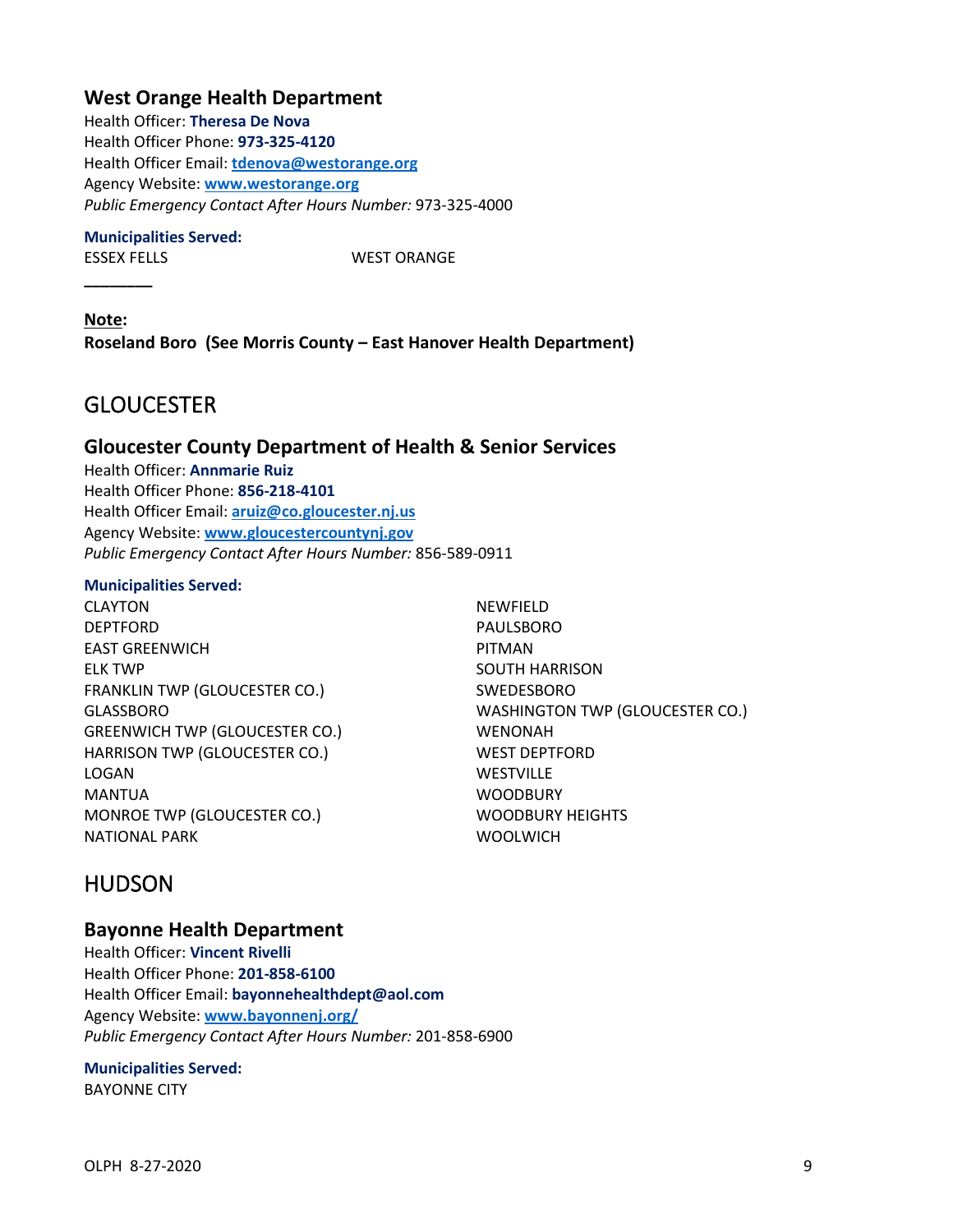# **Harrison Health Department**

Health Officer: **Janet Castro** Health Officer Phone: **973-268-2441** Health Officer Email: **jcastro@northbergen.org** Agency Website: **www.northbergen.org/Departments/health** *Public Emergency Contact After Hours Number:* 201-392-2100

### **Municipalities Served:**

HARRISON (Hudson Co.)

### **Hoboken Health Department**

Health Officer: **Nancy Tarantino** Health Officer Phone: **201-420-2012** Health Officer Email: **[ntarantino@hobokennj.gov](mailto:ntarantino@hobokennj.gov)** Agency Website: **[www.hobokennj.org](http://www.hobokennj.org/)** *Public Emergency Contact After Hours Number:* 201-420-2100

# **Municipalities Served:**

HOBOKEN

# **Hudson Regional Health Commission**

Health Officer: **Carrie Nawrocki** Health Officer Phone: **201-223-1133** Health Officer Email: **[cnawrocki@hudsonregionalhealth.org](mailto:cnawrocki@hudsonregionalhealth.org)** Agency Website: **[www.hudsonregional.org/](http://www.hudsonregional.org/)** *Public Emergency Contact After Hours Numbers:* 201-223-1133

**Municipalities Served:** No municipalities are covered

# **Jersey City Department of Health & Human Services**

Health Officer: **Shatrughan Bastola** Health Officer Phone: **201-547-6800** Health Officer Email: **[sbastola@jcnj.org](mailto:sbastola@jcnj.org)** Agency Website: **[www.jerseycitynj.gov/](http://www.jerseycitynj.gov/)** *Public Emergency Contact After Hours Number:* 856-469-1263

# **Municipalities Served:**

JERSEY CITY

### **Kearny Department of Health**

Health Officer: **Kenneth Pincus** Health Officer Phone: **201-997-0600 x 3505** Health Officer Email: **[kpincus@kearnynj.org](mailto:kpincus@kearnynj.org)** Agency Website: **[www.kearnynj.org](http://www.kearnynj.org/)** *Public Emergency Contact After Hours Number:* 201-997-0600

**Municipalities Served:**

EAST NEWARK KEARNY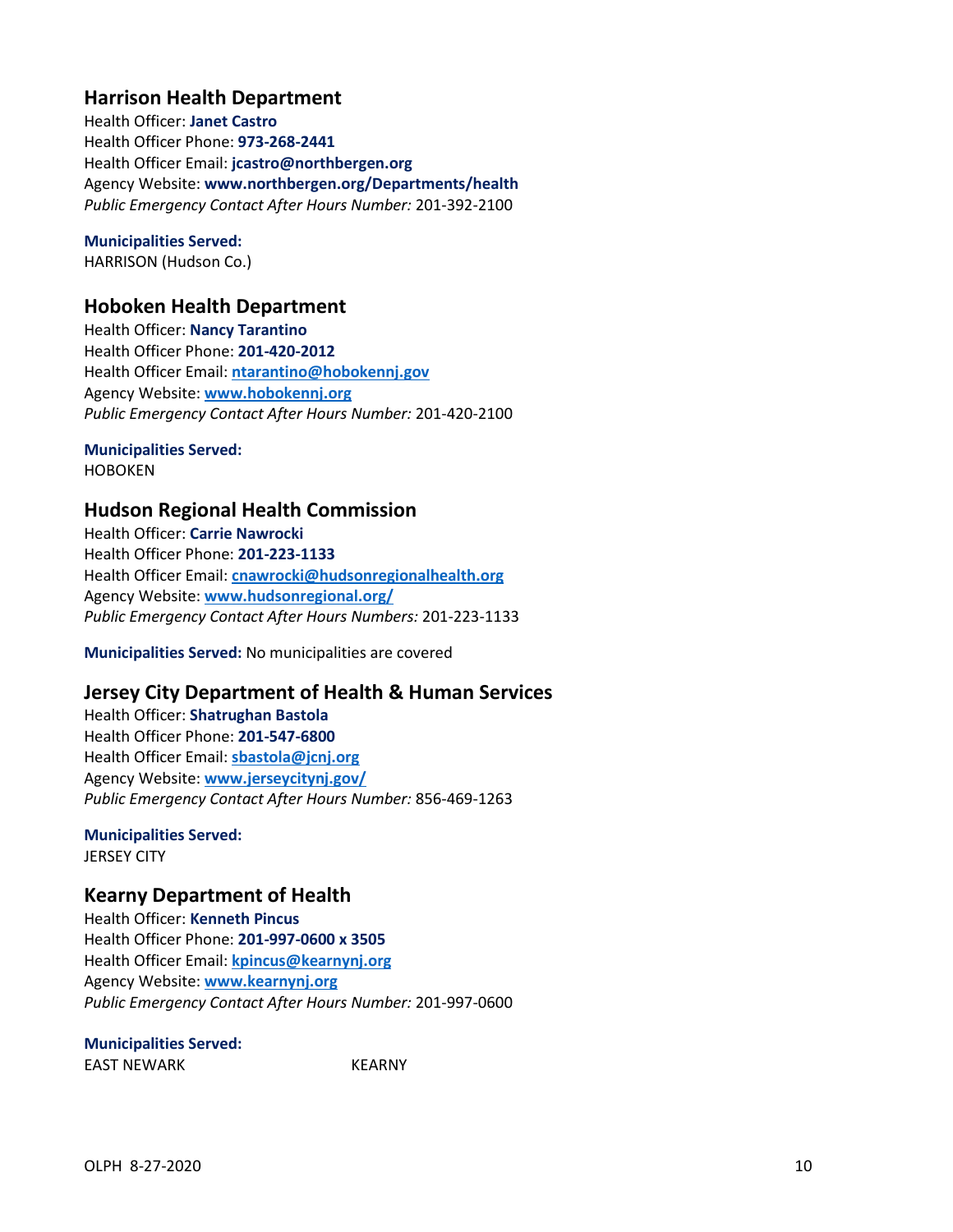# **Township of North Bergen**

Health Officer: **Janet Castro** Health Officer Phone: **201-392-2084** Health Officer Email: **[jcastro@northbergen.org](mailto:jcastro@northbergen.org)** Agency Website: **[www.northbergen.org/](http://www.northbergen.org/)** *Public Emergency Contact After Hours Number:* 201-392-2100

#### **Municipalities Served:**

| GUTTENBERG   | <b>SECAUCUS</b> |
|--------------|-----------------|
| NORTH BERGEN | WEST NEW YORK   |

# <span id="page-12-0"></span>**Union City Health Department**

Health Officer: **Janet Castro** Health Officer Phone: **201-348-5608** Health Officer Email: **[jcastro@northbergen.org](mailto:jcastro@northbergen.org)** Agency Website: **<http://www.ucnj.com/services/health/>** *Public Emergency Contact After Hours Number:* 201-220-8048

# **Municipalities Served:**

UNION CITY

### **Weehawken Health Department**

Health Officer: **Vincent Rivelli** Health Officer Phone: **201-319-6054** Health Officer Email: **bayonnehealthdept@aol.com** Agency Website: **[www.kearnynj.org](http://www.kearnynj.org/)** *Public Emergency Contact After Hours Number:* 201-863-7800

# **Municipalities Served:**

WEEHAWKEN

# HUNTERDON

# **Hunterdon County Department of Health**

Health Officer: **Karen DeMarco** Health Officer Phone: **908-788-1351** Health Officer Email: **[kdemarco@co.hunterdon.nj.us](mailto:kdemarco@co.hunterdon.nj.us)** Agency Website: **[www.co.hunterdon.nj.us](http://www.co.hunterdon.nj.us/)** *Public Emergency Contact After Hours Number:* 908-788-1351

#### **Municipalities Served:**

| ALEXANDRIA TWP         | FRANKLIN TWP (HUNTERDON CO.) | <b>LEBANON TWP</b>     |
|------------------------|------------------------------|------------------------|
| <b>BETHLEHAM TWP</b>   | <b>FRENCHTOWN</b>            | <b>MILFORD</b>         |
| <b>BLOOMSBURY</b>      | <b>GLEN GARDNER</b>          | <b>RARITAN TWP</b>     |
| <b>CALIFON</b>         | HAMPTON BORO (HUNTERDON CO.) | <b>READINGTON TWP</b>  |
| <b>CLINTON TOWN</b>    | <b>HIGH BRIDGE</b>           | <b>STOCKTON</b>        |
| <b>CLINTON TWP</b>     | <b>HOLLAND</b>               | <b>TEWKSBURY</b>       |
| <b>DELAWARE TWP</b>    | <b>KINGWOOD</b>              | UNION TWP              |
| <b>EAST AMWELL TWP</b> | <b>LAMBERTVILLE</b>          | <b>WEST AMWELL TWP</b> |
| <b>FLEMINGTON</b>      | LEBANON                      |                        |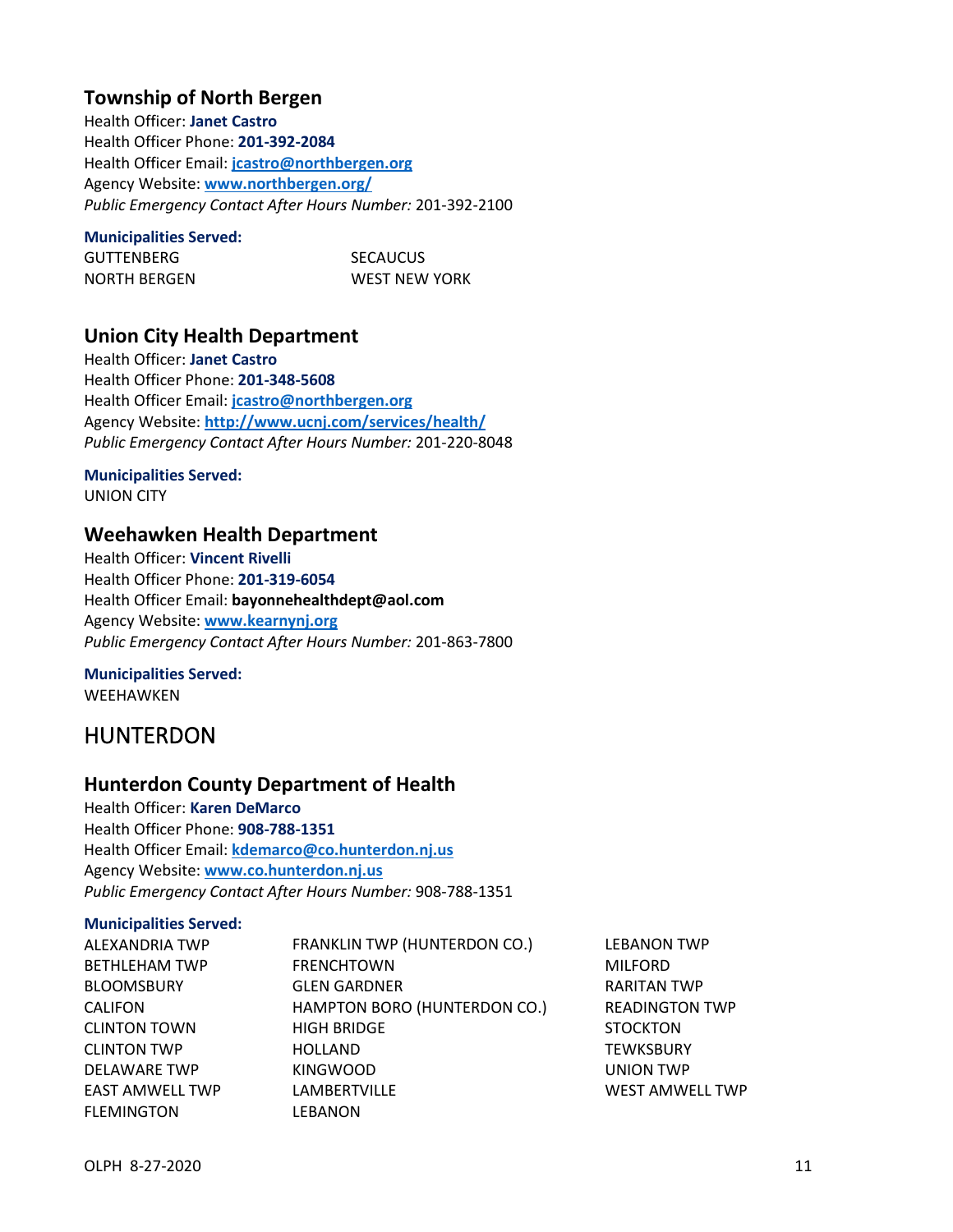# <span id="page-13-0"></span>**MERCER**

### **East Windsor Health Department**

Health Officer: **Vacant / Temporary: Kristin Reed** Health Officer Phone: **609-443-4000 ext. 216** Health Officer Email: **[publichealth@mercercounty.org](mailto:publichealth@mercercounty.org)** Agency Website: **[https://www.east-windsor.nj.us](https://www.east-windsor.nj.us/health-department)** *Public Emergency Contact After Hours Number:* 609-448-5678

**Municipalities Served:**

EAST WINDSOR TWP

### **Hamilton Township Division of Health**

Health Officer: **Christopher Hellwig** Health Officer Phone: **609-890-3828** Health Officer Email: **[chellwig@hamiltonnj.com](mailto:chellwig@hamiltonnj.com)** Agency Website: **[www.hamiltonnj.com](http://www.hamiltonnj.com/)** *Public Emergency Contact After Hours Number:* 609-581-4000

**Municipalities Served:**

HAMILTON TWP (MERCER CO.)

### **Hopewell Township Health Department**

Health Officer: **Dawn Marling** Health Officer Phone: **609-737-0120** Health Officer Email: **[dmarling@hopewelltwp.org](mailto:dmarling@hopewelltwp.org)** Agency Website: **[www.hopewelltwp.org](http://www.hopewelltwp.org/)** *Public Emergency Contact After Hours Number:* 609-737-3100

**Municipalities Served:** HOPEWELL TWP

### **Lawrence Township Health Department**

Health Officer: **Carol Chamberlain** Health Officer Phone: **609-844-7090** Health Officer Email: **[cchamberlain@lawrencetwp.com](mailto:cchamberlain@lawrencetwp.com)** Agency Website: **[www.lawrencetwp.com](http://www.lawrencetwp.com/)** *Public Emergency Contact After Hours Number:* 609-896-1111

**Municipalities Served:** LAWRENCE TWP (MERCER CO.)

### **Mercer County Division of Public Health**

Health Officer: **Kristen Reed** Health Officer Phone: **609-278-7165** Health Officer Email: **[publichealth@mercercounty.org](mailto:publichealth@mercercounty.org)** Agency Website: **[www.mercercounty.org](http://www.mercercounty.org/)** *Public Emergency Contact After Hours Number:* 609-890-3820

**Municipalities Served:** EWING TWP

OLPH 8-27-2020 12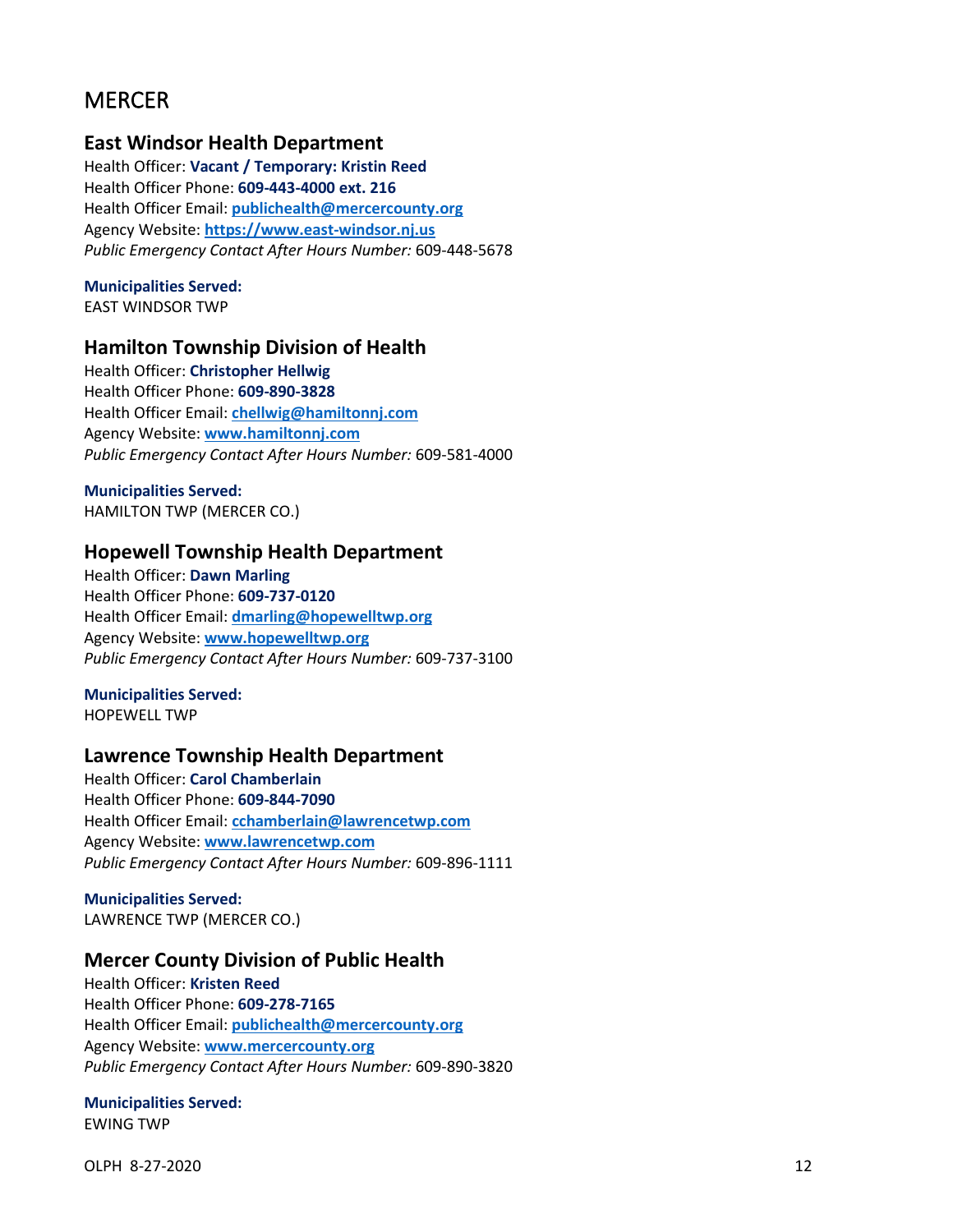# **Princeton Health Department**

Health Officer: **Jeffrey Grosser** Health Officer Phone: **609-497-7608** Health Officer Email: **[jgrosser@princetonnj.gov](mailto:jgrosser@princetonnj.gov)** Agency Website: **[www.princetonnj.gov](http://www.princetonnj.gov/)** *Public Emergency Contact After Hours Number:* 609-921-2100

# **Municipalities Served:**

PRINCETON

# **City of Trenton, Department of Health & Human Services**

Health Officer: **Yvette Graffie-Cooper** Health Officer Phone: **609-989-3242 x 171** Health Officer Email: **[ygraffie-cooper@trentonnj.org](mailto:ygraffie-cooper@trentonnj.org)** Agency Website: **[www.trentonnj.org/](http://www.trentonnj.org/)** *Public Emergency Contact After Hours Number:* 609-789-7737

#### **Municipalities Served: TRENTON**

# **West Windsor Health Department**

Health Officer: **Jill Swanson** Health Officer Phone: **609-936-8400** Health Officer Email: **[jswanson@westwindsortwp.com](mailto:jswanson@westwindsortwp.com)** Agency Website: **[www.westwindsornj.org](http://www.westwindsornj.org/)** *Public Emergency Contact After Hours Number:* 609-799-1222

# **Municipalities Served:**

HIGHTSTOWN BORO ROBBINSVILLE TWP WEST WINDSOR TWP

### **Note:**

<span id="page-14-0"></span>**\_\_\_\_\_\_\_\_**

**Hopewell Boro (See Somerset County – Montgomery Township Health Department) Pennington Boro (See Somerset County – Montgomery Township Health Department)**

# **MIDDLESEX**

# **Edison Department of Health & Human Services**

Health Officer: **Lester Jones, Jr.** Health Officer Phone: **732-248-7476** Health Officer Email: **[les.jones@co.middlesex.nj.us](mailto:les.jones@co.middlesex.nj.us)** Agency Website: **[www.edisonnj.org/index.php](http://www.edisonnj.org/index.php)** *Public Emergency Contact After Hours Number:* 732-248-0900

#### **Municipalities Served:** EDISON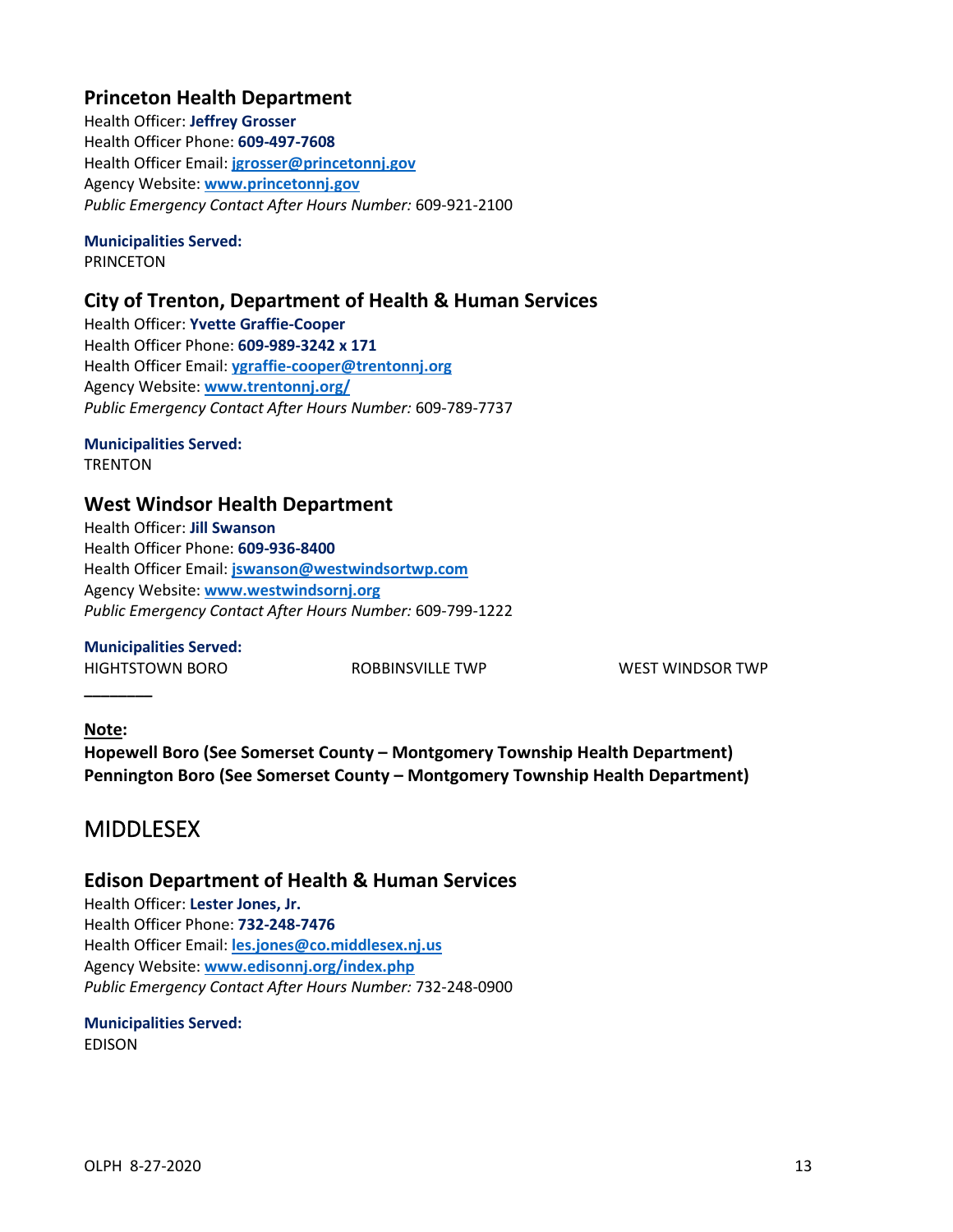# **Middlesex County Office of Health Services**

Health Officer: **Lester Jones, Jr.** Health Officer Phone: **732-745-3100** Health Officer Email: **[les.jones@co.middlesex.nj.us](mailto:les.jones@co.middlesex.nj.us)** Agency Website: **[www.co.middlesex.nj.us/Pages/Main.aspx](http://www.co.middlesex.nj.us/Pages/Main.aspx)** *Public Emergency Contact After Hours Number:* 732-745-3271

#### **Municipalities Served:**

CARTERET **CRANBURY** DUNELLEN EAST BRUNSWICK HELMETTA HIGHLAND PARK JAMESBURG METUCHEN

MIDDLESEX BORO MILLTOWN MONROE TWP (MIDDLESEX CO.) NEW BRUNSWICK NORTH BRUNSWICK OLD BRIDGE PERTH AMBOY PISCATAWAY

PLAINSBORO SAYREVILLE SOUTH AMBOY SOUTH PLAINFIELD SOUTH RIVER SPOTSWOOD

# **South Brunswick Health Department**

Health Officer: **Lester Jones, Jr.** Health Officer Phone: **732-329-4000 x 7237** Health Officer Email: **[les.jones@co.middlesex.nj.us](mailto:les.jones@co.middlesex.nj.us)** Agency Website: **[www.sbtnj.net](http://www.sbtnj.net/)** *Public Emergency Contact After Hours Number:* 732-329-4000

#### **Municipalities Served:**

SOUTH BRUNSWICK

# **Woodbridge Township Health & Human Services**

Health Officer: **Dennis Green** Health Officer Phone: **732-855-0600** Health Officer Email: **[dennis.green@twp.woodbridge.nj.us](mailto:dennis.green@twp.woodbridge.nj.us)** Agency Website: **[www.twp.woodbridge.nj.us](http://www.twp.woodbridge.nj.us/)** *Public Emergency Contact After Hours Number:* 732-634-4500

# **Municipalities Served:**

<span id="page-15-0"></span>**WOODBRIDGE** 

# MONMOUTH

### **Colts Neck Township Health Department**

Health Officer: **Thomas Frank** Health Officer Phone: **732-462-5470 x 109** Health Officer Email: **[tfrank@coltsneck.org](mailto:tfrank@coltsneck.org)** Agency Website: **[www.colts-neck.nj.us](http://www.colts-neck.nj.us/)** *Public Emergency Contact After Hours Number:* 732-462-4343

### **Municipalities Served:**

COLTS NECK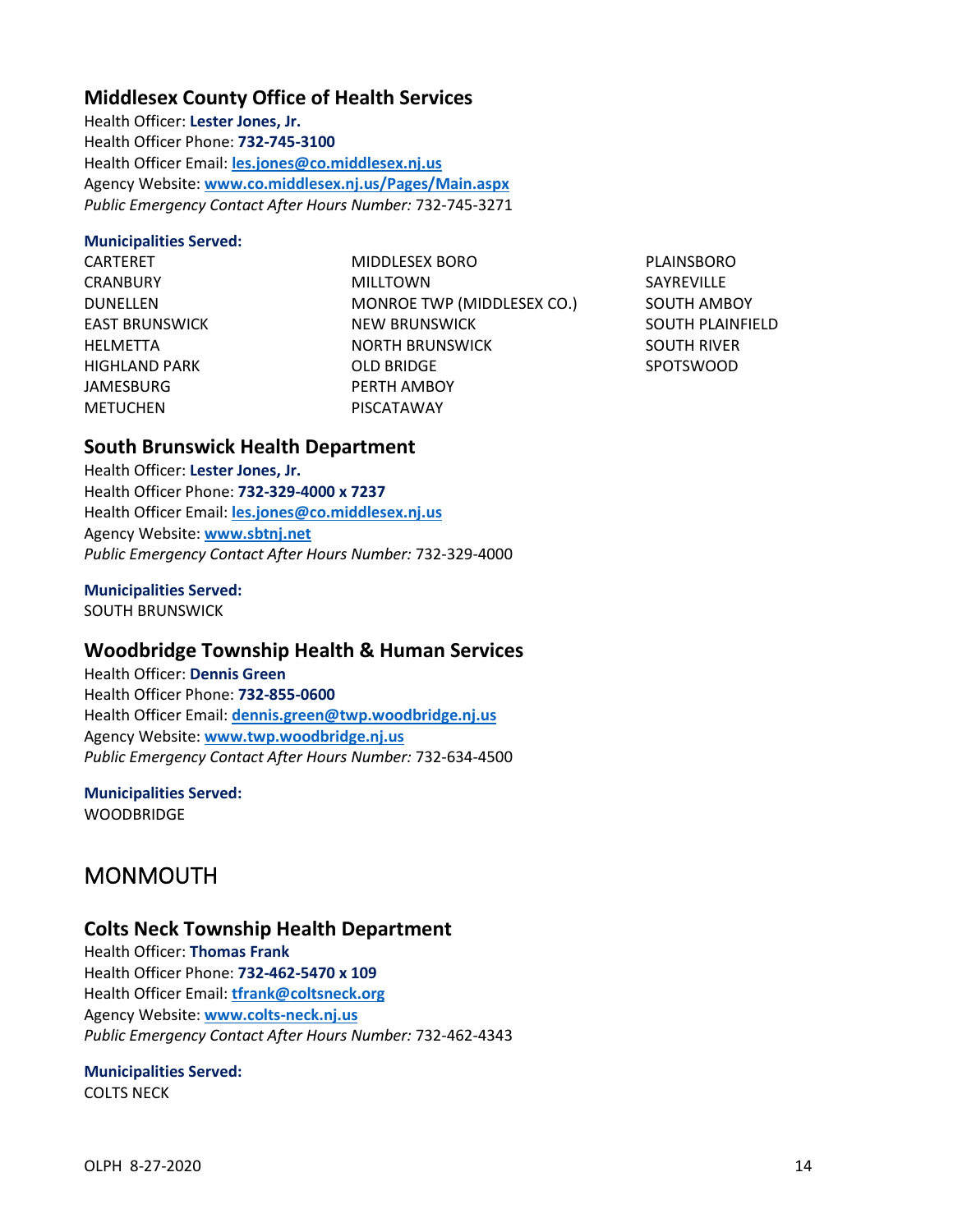# **Freehold Health Department**

Health Officer: **Margaret Jahn** Health Officer Phone: **732-294-2060** Health Officer Email: **[mjahn@twp.freehold.nj.us](mailto:mjahn@twp.freehold.nj.us)** Agency Website: **<http://twp.freehold.nj.us/>** *Public Emergency Contact After Hours Numbers:* 732-577-8700

#### **Municipalities Served:**

FREEHOLD BORO FREEHOLD TWP WALL TWP

# **Long Branch Department of Health**

Health Officer: **Sidney Johnson** Health Officer Phone: **732-571-5665** Health Officer Email: **[sjohnson@longbranch.org](mailto:sjohnson@longbranch.org)** Agency Website: **[www.visitlongbranch.com](http://www.visitlongbranch.com/)** *Public Emergency Contact After Hours Number:* 732-222-1000

### **Municipalities Served:**

LONG BRANCH

### **Manalapan Township Health Department**

Health Officer: **Keith Levine** Health Officer Phone: **732-446-8345** Health Officer Email: **[health@twp.manalapan.nj.us](mailto:health@twp.manalapan.nj.us)** Agency Website: **[www.twp.manalapan.nj.us](http://www.twp.manalapan.nj.us/)** *Public Emergency Contact After Hours Number:* 732-446-4300

#### **Municipalities Served:** MANALAPAN

# **Monmouth County Board of Health**

Health Officer: **Christopher Merkel** Health Officer Phone: **732-431-7456** Health Officer Email: **[christopher.merkel@co.monmouth.nj.us](mailto:christopher.merkel@co.monmouth.nj.us)** Agency Website: **[www.visitmonmouth.com/health](http://www.visitmonmouth.com/health)** *Public Emergency Contact After Hours Number:* 732-431-7456

#### **Municipalities Served:**

**ABERDEEN** ALLENTOWN BORO ASBURY PARK CITY ATLANTIC HIGHLANDS BORO AVON-BY-THE-SEA BORO BELMAR BORO BRADLEY BEACH BORO EATONTOWN ENGLISHTOWN BORO FARMINGDALE BORO

HAZI FT **HIGHLANDS** HOLMDEL HOWELL TWP KEANSBURG KEYPORT LAKE COMO BORO MANASQUAN MARLBORO TWP MATAWAN

MILLSTONE TWP NEPTUNE CITY NEPTUNE TWP OCEANPORT ROOSEVELT BORO SHREWSBURY TWP UNION BEACH UPPER FREEHOLD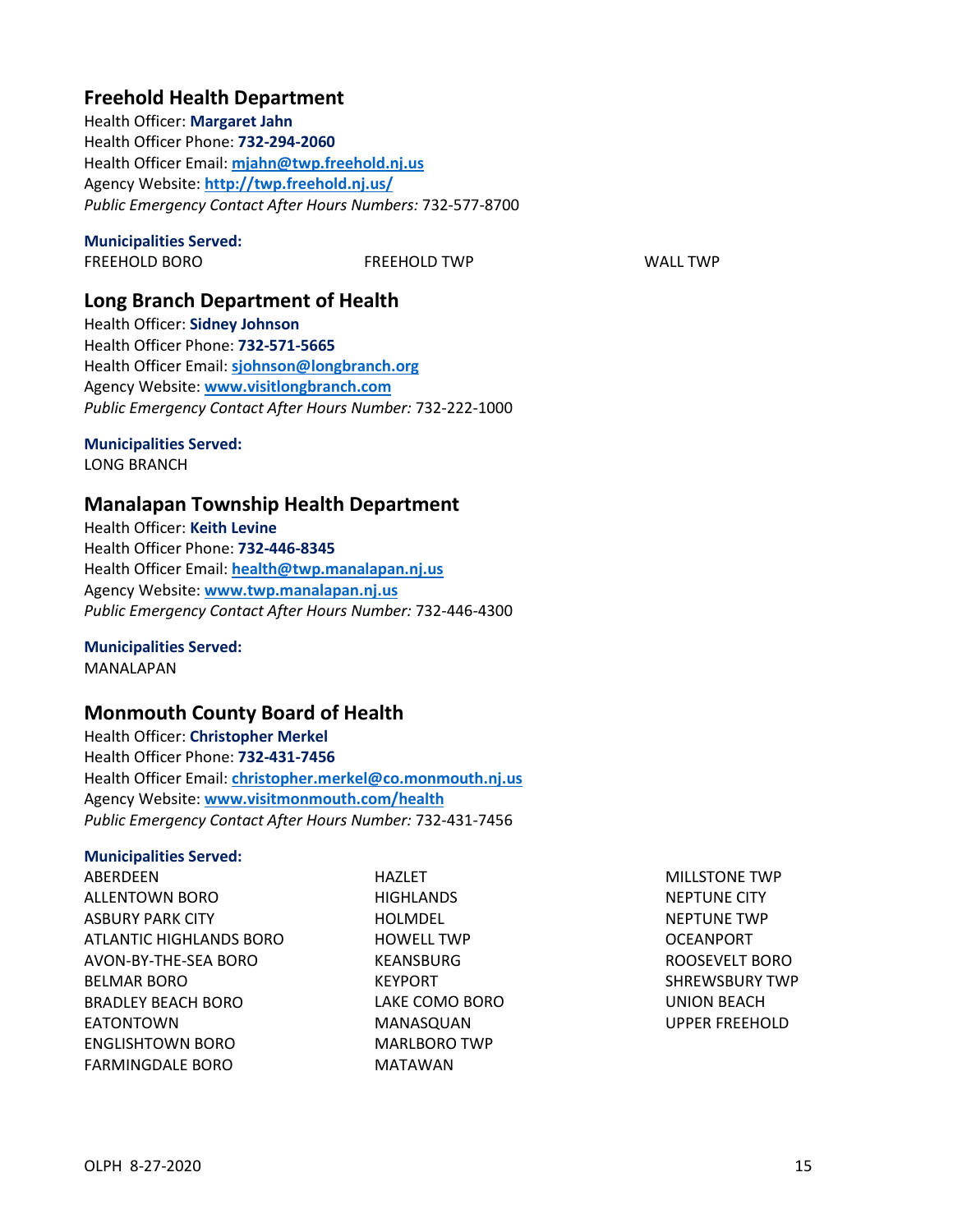# **Monmouth County Regional Health Commission # 1**

Health Officer: **David Henry** Health Officer Phone: **732-493-9520** Health Officer Email: **[dhenry@mcrhc.org](mailto:dhenry@mcrhc.org)** Agency Website: **[www.mcrhc.org](http://www.mcrhc.org/)** *Public Emergency Contact After Hours Number:* 732-493-9520

# **Municipalities Served:**

| ALLENHURST          | <b>MIDDLETOWN</b>        |
|---------------------|--------------------------|
| <b>BRIELLE</b>      | MONMOUTH BEACH           |
| DEAL                | OCEAN TWP (MONMOUTH CO.) |
| <b>FAIR HAVEN</b>   | <b>RED BANK</b>          |
| <b>INTERLAKEN</b>   | <b>RUMSON</b>            |
| LITTLE SILVER       | <b>SEA BRIGHT</b>        |
| LOCH ARBOUR VILLAGE | <b>SEA GIRT BORO</b>     |

SHREWSBURY BORO SPRING LAKE BORO SPRING LAKE HEIGHTS TINTON FALLS WEST LONG BRANCH

# <span id="page-17-0"></span>**MORRIS**

# **East Hanover Health Department**

Health Officer: **Carlo DiLizia** Health Officer Phone: **973-888-6035** Health Officer Email: **[health.dept@easthanovertownship.com](mailto:health.dept@easthanovertownship.com)** Agency Website: **[www.easthanovertownship.com/index.htm](http://www.easthanovertownship.com/index.htm)** *Public Emergency Contact After Hours Number:* 973-887-0432

### **Municipalities Served:**

EAST HANOVER TWP PARSIPPANY-TROY HILLS ROSELAND BORO (ESSEX CO.)

# **Lincoln Park Health Department**

Health Officer: **Kathleen Skrobala** Health Officer Phone: **973-694-6100** Health Officer Email: **[kathys@bolp.org](mailto:kathys@bolp.org)** Agency Website: **[www.lincolnpark.org/](http://www.lincolnpark.org/)** *Public Emergency Contact After Hours Number:* 973-270-2040

**Municipalities Served:** LINCOLN PARK

# **Madison Health Department**

Health Officer: **F Michael Fitzpatrick** Health Officer Phone: **973-593-3079** Health Officer Email: **[mfitzpatrick@bloomfieldtwpnj.com](mailto:mfitzpatrick@bloomfieldtwpnj.com)** Agency Website: **[www.rosenet.org/216/Health-Department](http://www.rosenet.org/216/Health-Department)** *Public Emergency Contact After Hours Number:* 973-593-3000

#### **Municipalities Served:**

CHATHAM TWP CRANFORD MADISON BORO SPRINGFIELD TWP (UNION CO.)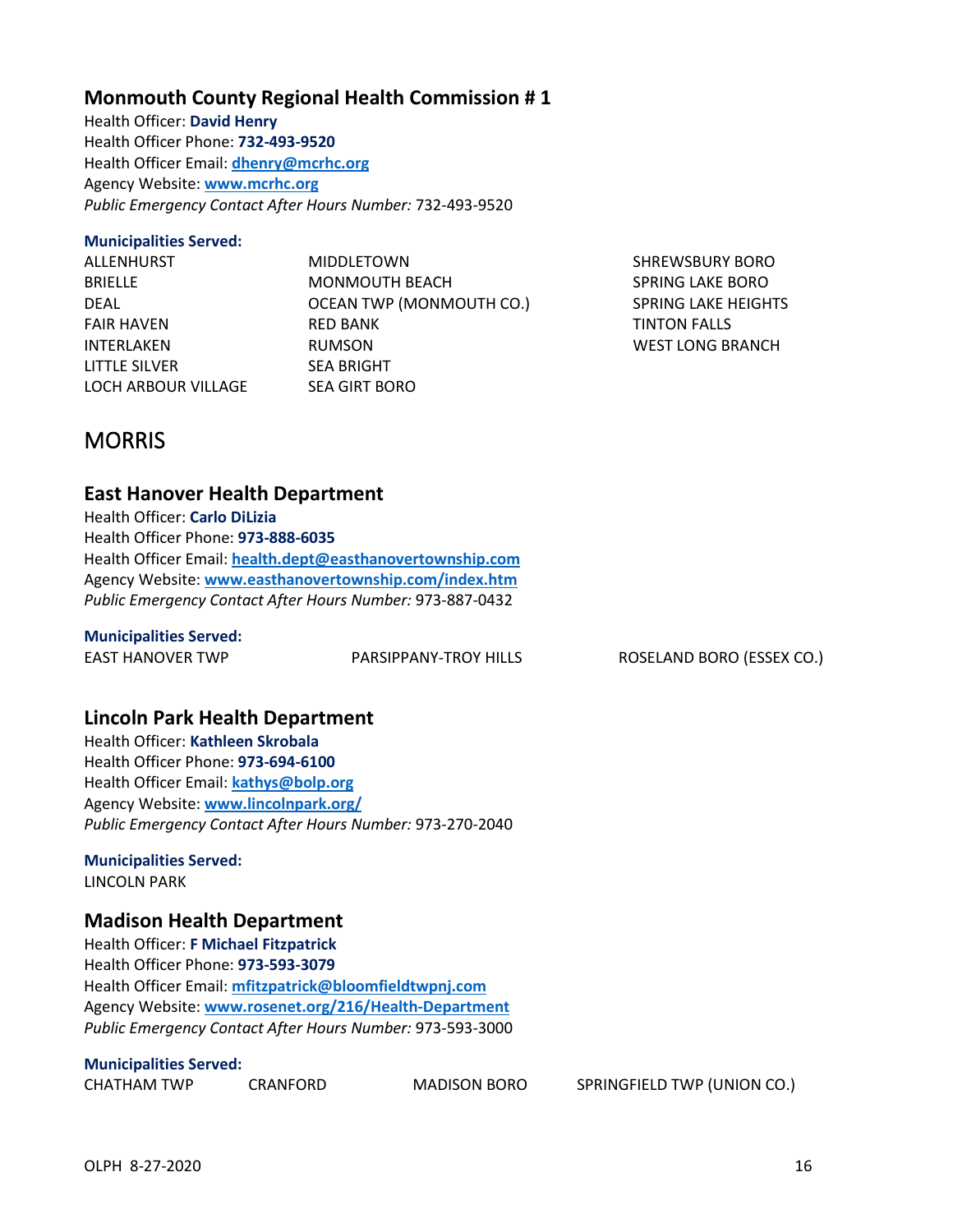# **Montville Township Health Department**

Health Officer: **Aimee Puluso** Health Officer Phone: **973-331-3316** Health Officer Email: **[apuluso@montvillenj.org](mailto:apuluso@montvillenj.org)** Agency Website: **[www.montvillenj.org/index.php](http://www.montvillenj.org/index.php)** *Public Emergency Contact After Hours Number:* 973-257-4300

#### **Municipalities Served:**

**MONTVILLE** 

### **Morris County Office of Health Management**

Health Officer: **Carlos Perez, Jr.** Health Officer Phone: **973-631-5484** Health Officer Email: **[cperez@co.morris.nj.us](mailto:cperez@co.morris.nj.us)** Agency Website: **<https://health.morriscountynj.gov/>** *Public Emergency Contact After Hours Number:* 973-285-2900

#### **Municipalities Served:**

BOONTON TWP DENVILLE HANOVER TWP

HARDING TWP MENDHAM TWP (MORRIS CO.) MORRIS PLAINS BORO

MORRISTOWN

### **Township of Morris Health Department**

Health Officer: **Kevin Breen** Health Officer Phone: **973-326-7390** Health Officer Email: **[kbreen@morristwp.com](mailto:kbreen@morristwp.com)** Agency Website: **[www.morristwp.com](http://www.morristwp.com/)** *Public Emergency Contact After Hours Number:* 973-539-0777

### **Municipalities Served:**

MORRIS TWP

### **Mount Olive Township Health Department**

Health Officer: **Trevor Weigle** Health Officer Phone: **973-691-0900** Health Officer Email: **[tweigle@mtolivetwp.org](mailto:tweigle@mtolivetwp.org)** Agency Website: **[www.mtolivehealth.org](http://www.mtolivehealth.org/)** *Public Emergency Contact After Hours Number:* 973-691-0850

#### **Municipalities Served:** DOVER

| DOVER     | MT ARLINGTON BORO |
|-----------|-------------------|
| MINE HILL | MT OLIVE          |

NETCONG TWP WHARTON BORO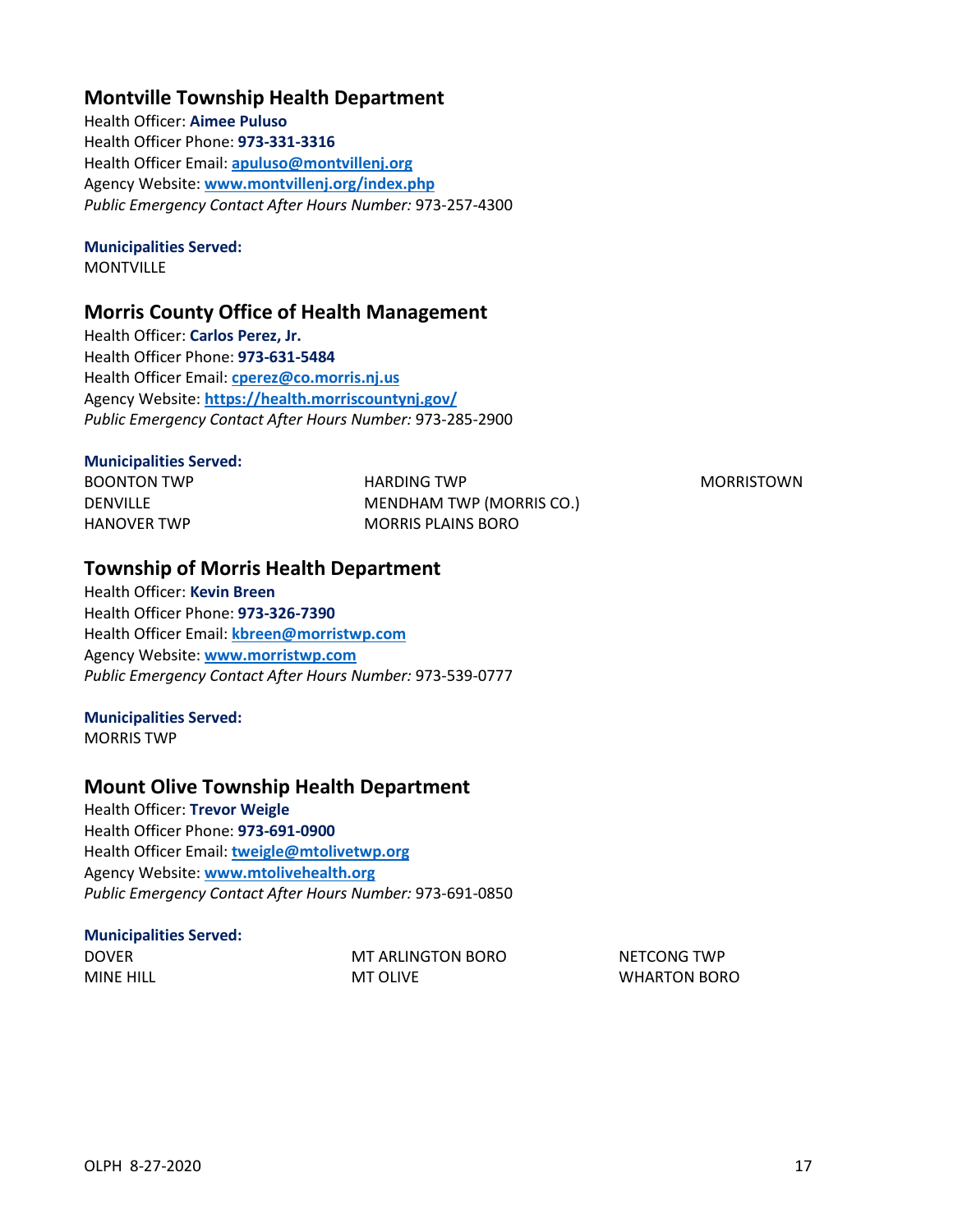| <b>Pequannock Township Health Department</b><br><b>Health Officer: Thomas Cantisano</b><br>Health Officer Phone: 973-835-5700<br>Health Officer Email: tcantisano@peqtwp.org<br>Agency Website: www.peqtwp.org<br>Public Emergency Contact After Hours Number: 973-835-1700             |                                        |                             |
|-----------------------------------------------------------------------------------------------------------------------------------------------------------------------------------------------------------------------------------------------------------------------------------------|----------------------------------------|-----------------------------|
| <b>Municipalities Served:</b><br>BLOOMINGDALE (PASSAIC CO.)<br><b>FLORHAM PARK BORO</b>                                                                                                                                                                                                 | KINNELON<br>PEQUANNOCK                 | <b>RIVERDALE</b>            |
| <b>Randolph Township Health Department</b><br>Health Officer: Mark Caputo<br>Health Officer Phone: 973-989-7050<br>Health Officer Email: mcaputo@randolphnj.org<br>Agency Website: www.randolphnj.org<br>Public Emergency Contact After Hours Number: 973-795-0931                      |                                        |                             |
| <b>Municipalities Served:</b><br><b>RANDOLPH</b>                                                                                                                                                                                                                                        | ROCKAWAY BORO                          | <b>ROXBURY TWP</b>          |
| <b>Rockaway Township Health Department</b><br><b>Health Officer: Peter Tabbot</b><br>Health Officer Phone: 973-983-2848<br>Health Officer Email: pt1@njlincs.net<br>Agency Website: www.rockawaytownship.org<br>Public Emergency Contact After Hours Number: 973-625-4000               |                                        |                             |
| <b>Municipalities Served:</b><br><b>BOROUGH OF BUTLER</b><br><b>JEFFERSON TWP</b>                                                                                                                                                                                                       | ROCKAWAY TWP<br><b>TOWN OF BOONTON</b> | <b>VICTORY GARDENS BORO</b> |
| <b>Washington Township Health Department</b><br><b>Health Officer: Cristianna Cooke-Gibbs</b><br>Health Officer Phone: 908-876-3650<br>Health Officer Email: ccooke-gibbs@wtmorris.net<br>Agency Website: www.wtmorris.org<br>Public Emergency Contact After Hours Number: 908-876-3232 |                                        |                             |

# **Municipalities Served:**

CHESTER TWP WASHINGTON TWP (MORRIS CO.)

### **Note:**

<span id="page-19-0"></span>**\_\_\_\_\_\_\_\_**

**Chester Boro (See Morris County – Bernards Township Health Department) Long Hill Twp (See Morris County – Bernards Township Health Department) Mendham Boro (See Morris County – Bernards Township Health Department) Mountain Lakes (See Essex County – Bloomfield Department of Health and Human Services)**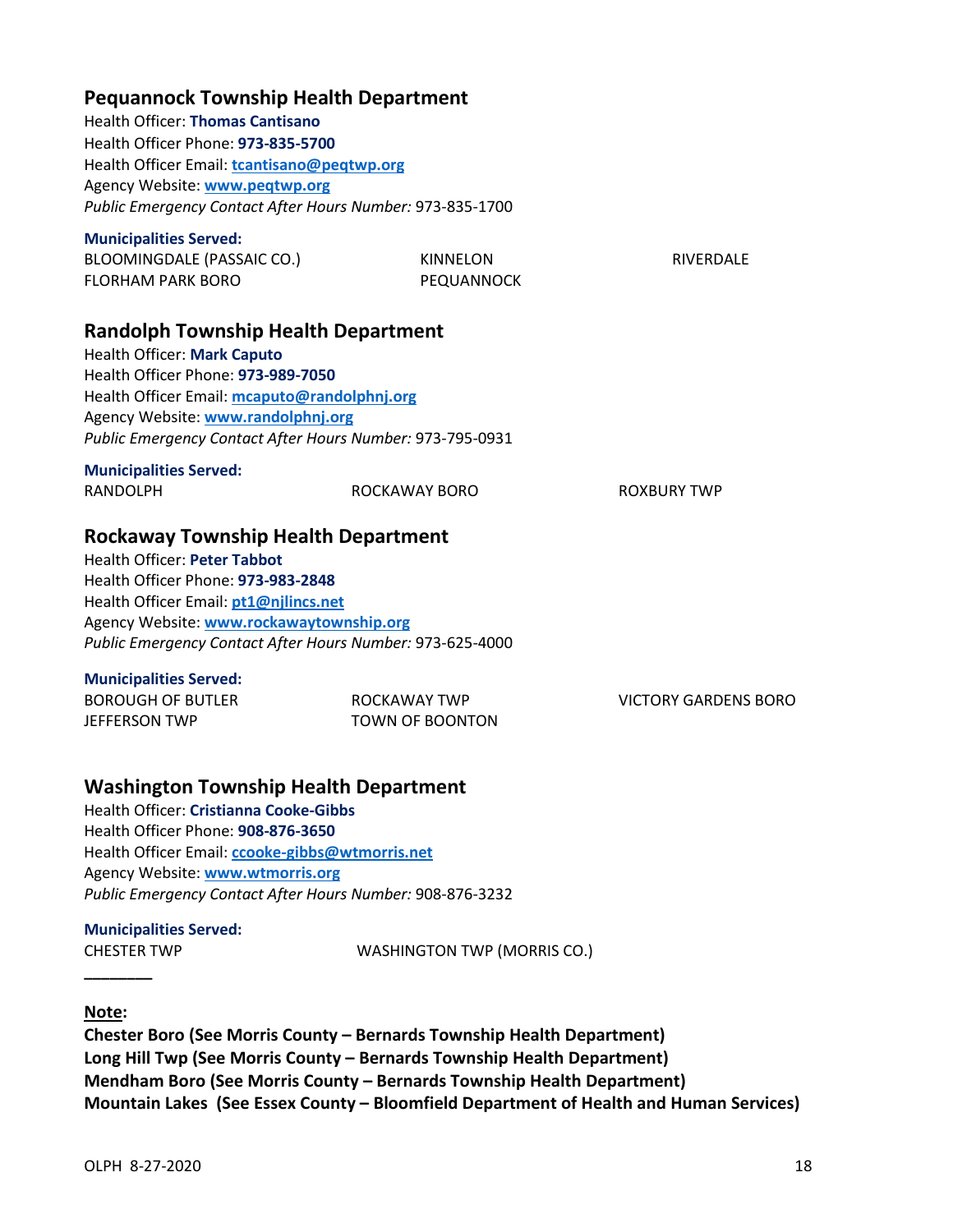# **OCEAN**

### **Long Beach Island Health Department**

Health Officer: **Daniel Krupinski** Health Officer Phone: **609-492-1212** Health Officer Email: **[dkrupinski@lbihealth.com](mailto:dkrupinski@lbihealth.com)** Agency Website: **[www.lbihealth.com](http://www.lbihealth.com/)** *Public Emergency Contact After Hours Number:* 609-494-3322

#### **Municipalities Served:**

BARNEGAT LIGHT BEACH HAVEN

HARVEY CEDARS LONG BEACH

SHIP BOTTOM SURF CITY

### **Ocean County Health Department**

Health Officer: **Daniel Regenye** Health Officer Phone: **732-341-9700** Health Officer Email: **[dregenye@ochd.org](mailto:dregenye@ochd.org)** Agency Website: **[www.ochd.org](http://www.ochd.org/)** *Public Emergency Contact After Hours Number:* 732-341-9700

#### **Municipalities Served:**

BARNEGAT TWP BAY HEAD BEACHWOOD BERKELEY TWP BRICK TWP EAGLESWOOD TWP ISLAND HEIGHTS JACKSON TWP LACEY TWP

LAKEHURST LAKEWOOD LAVALLETTE LITTLE EGG HARBOR TWP MANCHESTER MANTOLOKING OCEAN GATE OCEAN TWP (OCEAN CO.) PINE BEACH

PLUMSTEAD POINT PLEASANT POINT PLEASANT BEACH SEASIDE HEIGHTS SEASIDE PARK SOUTH TOMS RIVER STAFFORD TOMS RIVER TWP **TUCKERTON** 

# <span id="page-20-0"></span>PASSAIC

# **Clifton Health Department**

Health Officer: **John Biegel, III** Health Officer Phone: **973-470-5760** Health Officer Email: **[jbiegel@cliftonnj.org](mailto:jbiegel@cliftonnj.org)** Agency Website: **[www.cliftonnj.org](http://www.cliftonnj.org/)** *Public Emergency Contact After Hours Number:* 973-470-5911

# **Municipalities Served:**

CLIFTON LITTLE FALLS TWP PASSAIC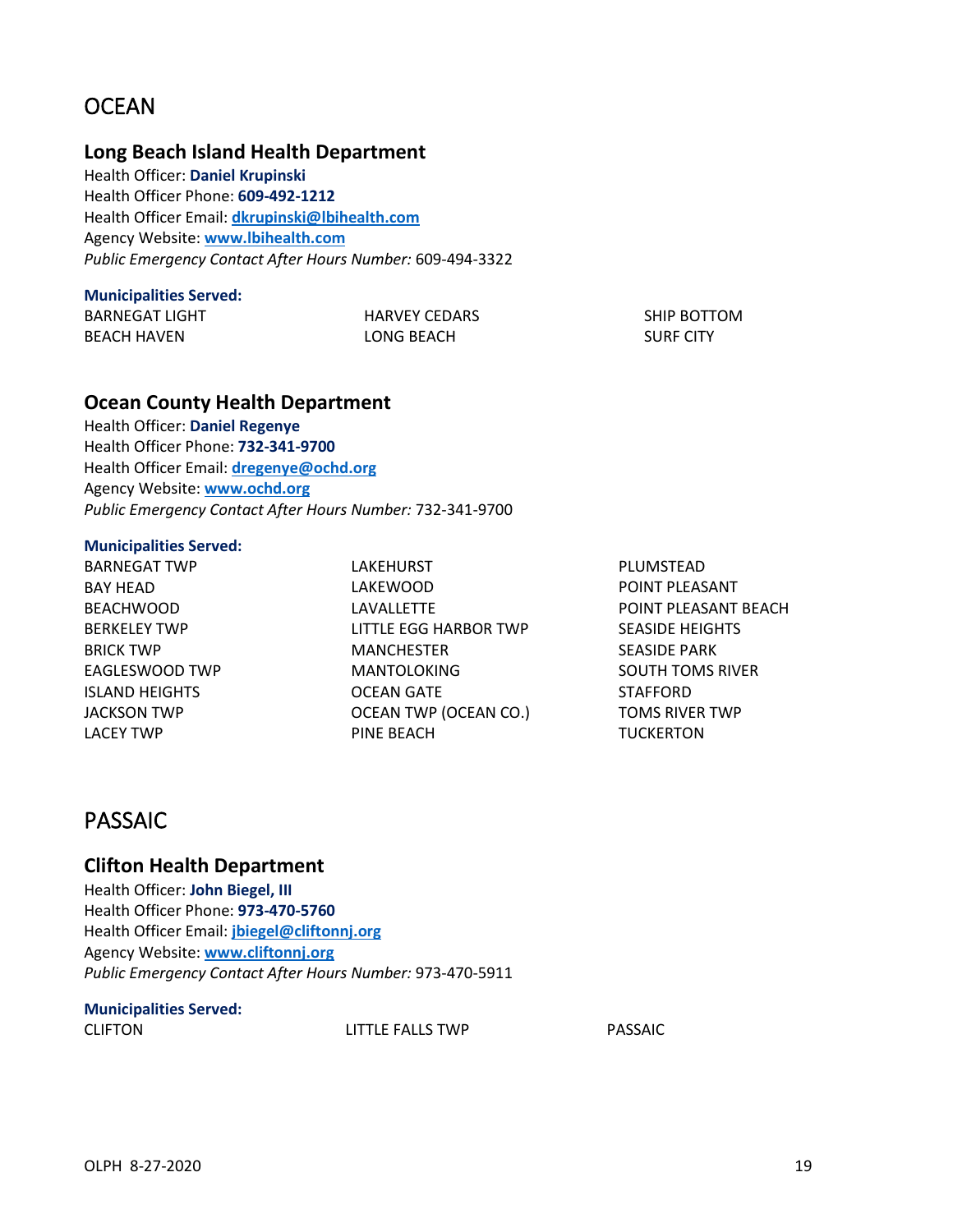# **City of Passaic - Health Services**

Health Officer: **John Biegel, III** Health Officer Phone: **973-365-5603** Health Officer Email: **[Jbiegel@cliftonnj.org](mailto:Jbiegel@cliftonnj.org)** Agency Website: **[www.cityofpassaic.com/health](http://www.cityofpassaic.com/health)** *Public Emergency Contact After Hours Number:* 973-365-5603

### **Municipalities Served:**

PASSAIC

# **Passaic County Department of Health**

Health Officer: **Charlene Gungil** Health Officer Phone: **973-881-4396** Health Officer Email: **[charleneg@passaiccountynj.org](mailto:charleneg@passaiccountynj.org)** Agency Website: **[www.passaiccountynj.org](http://www.passaiccountynj.org/)** *Public Emergency Contact After Hours Number:* 973-725-2491

#### **Municipalities Served:**

HALEDON WANAQUE WOODLAND PARK

TOTOWA

# **City of Paterson, Division of Health**

Health Officer: **Paul Persaud** Health Officer Phone: **973-321-1277** Health Officer Email: **[ppersaud@patersonnj.gov](mailto:ppersaud@patersonnj.gov)** Agency Website: **[www.patersonnj.gov](http://www.patersonnj.gov/)** *Public Emergency Contact After Hours Number:* 973-321-1277

#### **Municipalities Served:**

| <b>HAWTHORNE</b> | PATERSON             |
|------------------|----------------------|
| NORTH HALEDON    | <b>PROSPECT PARK</b> |

# **Ringwood Health Department**

Health Officer: **Kathy Skrobala** Health Officer Phone: **973-962-7079** Health Officer Email: **[kathys@bolp.org](mailto:kathys@bolp.org)** Agency Website: **[www.ringwoodnj.net](http://www.ringwoodnj.net/)** *Public Emergency Contact After Hours Number:* 973-962-7079

#### **Municipalities Served:** RINGWOOD

# **Wayne Health Department**

Health Officer: **Maryann Orapello** Health Officer Phone: **973-694-1800 x 3313** Health Officer Email: **[orapellom@waynetownship.com](mailto:orapellom@waynetownship.com)** Agency Website: **[www.waynetownship.com](http://www.waynetownship.com/)** *Public Emergency Contact After Hours Number:* 973-694-0600

# **Municipalities Served:**

POMPTON LAKES WAYNE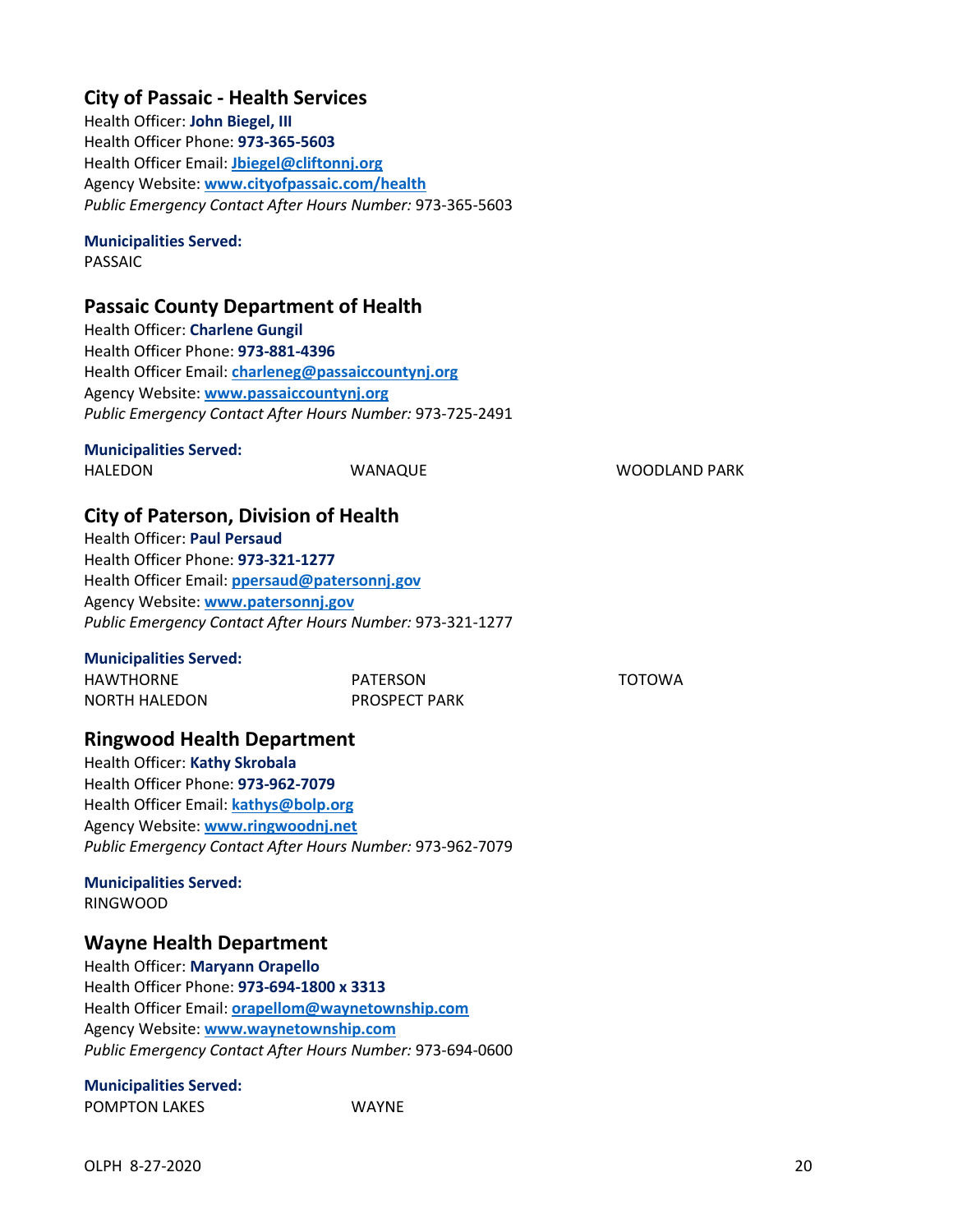# **Township of West Milford Department of Health**

Health Officer: **Charlene Gungil** Health Officer Phone: **973-728-7000** Health Officer Email: **[charleneg@passaiccountynj.org](mailto:charleneg@passaiccountynj.org)** Agency Website: **<http://www.westmilford.org/>** *Public Emergency Contact After Hours Number:* 973-728-2720

#### **Municipalities Served:**

WEST MILFORD

**\_\_\_\_\_\_\_\_**

**Note: Bloomingdale (See Morris County – Pequannock Township Health Department)**

# <span id="page-22-0"></span>SALEM

### **Salem County Department of Health**

Health Officer: **Robert Dickinson** Health Officer Phone: **856-935-7510** Health Officer Email: **[robert.dickinson@salemcountynj.gov](mailto:robert.dickinson@salemcountynj.gov)** Agency Website: **<https://health.salemcountynj.gov/>** *Public Emergency Contact After Hours Number:* 856-769-1955

#### **Municipalities Served:**

ALLOWAY CARNEYS POINT ELMER ELSINBORO TWP LOWER ALLOWAYS MANNINGTON OLDMANS PENNS GROVE PENNSVILLE PILESGROVE

**PITTSGROVE** QUINTON SALEM UPPER PITTSGROVE WOODSTOWN

# <span id="page-22-1"></span>SOMERSET

### **Bernards Township Health Department**

Health Officer: **Lucy Forgione** Health Officer Phone: **908-204-2520** Health Officer Email: **[lforgione@bernards.org](mailto:lforgione@bernards.org)** Agency Website: **[www.bernardshealth.org/](http://www.bernardshealth.org/)** *Public Emergency Contact After Hours Number:* 908-766-1122

# **Municipalities Served:**

| BERNARDS TWP       | CHESTER BORO (MORRIS CO.)  | <b>MENDHAM BORO (MORRIS CO.)</b> |
|--------------------|----------------------------|----------------------------------|
| BERNARDSVILLE BORO | LONG HILL TWP (MORRIS CO.) | PEAPACK-GLADSTONE BORO           |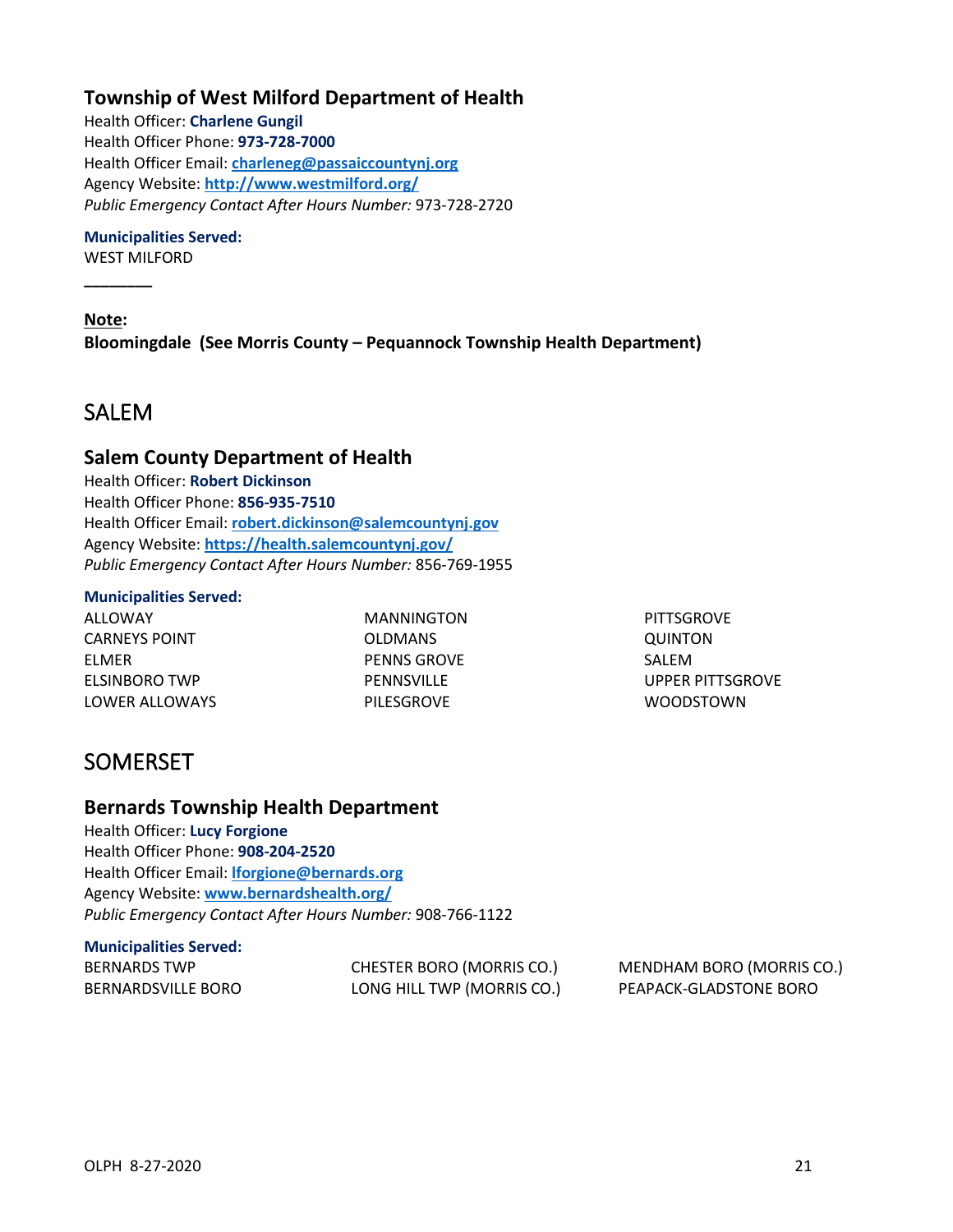# **Branchburg Health Department**

Health Officer: **Vanessa Freire** Health Officer Phone: **908-526-1300** Health Officer Email: **vanessa.freire@branchburg.nj.us** Agency Website: **[www.branchburg.nj.us](http://www.branchburg.nj.us/)** *Public Emergency Contact After Hours Number:* 908-526-3830

**Municipalities Served: BRANCHBURG** 

# **Bridgewater Township Health Department**

Health Officer: **Vacant / Temporary: Kevin Sumner** Health Officer Phone: **908-725-5750** Health Officer Email: **[ksumner@middlebrookhealth.org](mailto:ksumner@middlebrookhealth.org)** Agency Website: **[www.bridgewaternj.gov](http://www.bridgewaternj.gov/)** *Public Emergency Contact After Hours Number:* 908-725-5750

**Municipalities Served:** BRIDGEWATER

# **Hillsborough Township Health Department**

Health Officer: **Siobhan Spano** Health Officer Phone: **908-369-5652** Health Officer Email: **[sspano@hillsborough-nj.org](mailto:sspano@hillsborough-nj.org)** Agency Website: **[www.hillsborough-nj.org/](http://www.hillsborough-nj.org/)** *Public Emergency Contact After Hours Number:* 908-369-4323

**Municipalities Served:** HILLSBOROUGH MILLSTONE BORO

# **Middle-Brook Regional Health Commission**

Health Officer: **Kevin Sumner** Health Officer Phone: **732-968-5151** Health Officer Email: **[ksumner@middlebrookhealth.org](mailto:ksumner@middlebrookhealth.org)** Agency Website: **[www.middlebrookhealth.org](http://www.middlebrookhealth.org/)** *Public Emergency Contact After Hours Number:* 908-753-1000

**Municipalities Served:**

GREEN BROOK TWP WARREN TWP WATCHUNG

# **Montgomery Township Health Department**

Health Officer: **Stephanie Carey** Health Officer Phone: **908-359-8211** Health Officer Email: **[scarey@twp.montgomery.nj.us](mailto:scarey@twp.montgomery.nj.us)** Agency Website: **[www.twp.montgomery.nj.us/](http://www.twp.montgomery.nj.us/)** *Public Emergency Contact After Hours Number:* 908-359-3222

**Municipalities Served:**

HOPEWELL BORO (MERCER CO.) MONTGOMERY

PENNINGTON BORO (MERCER CO.) ROCKY HILL (SOMERSET CO.)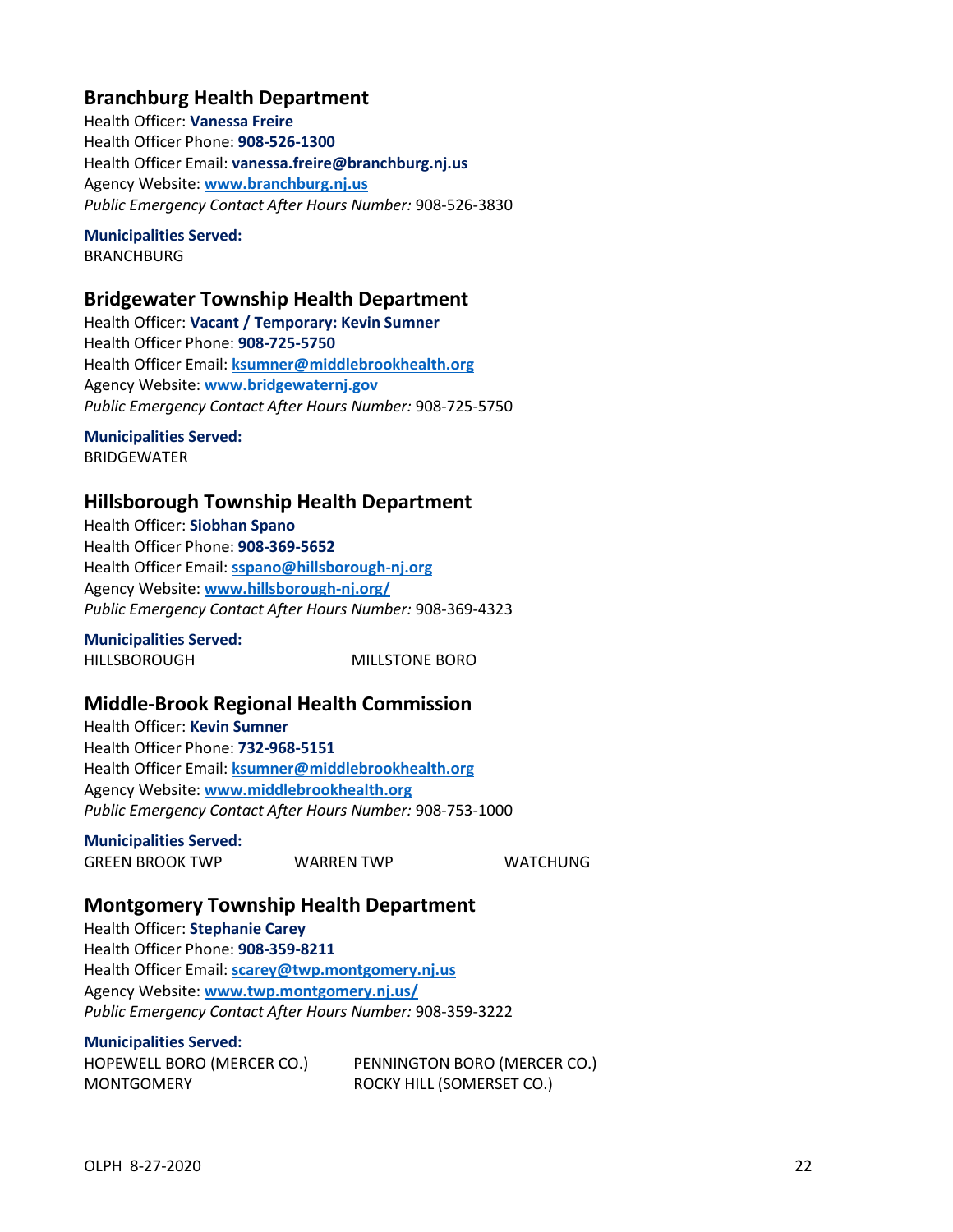# **Somerset County Department of Health**

Health Officer: **Namitha Reddy** Health Officer Phone: **908-231-7155** Health Officer Email: **[nreddy@co.somerset.nj.us](mailto:nreddy@co.somerset.nj.us)** Agency Website: **[www.co.somerset.nj.us/health](http://www.co.somerset.nj.us/health)** *Public Emergency Contact After Hours Number:* 908-526-2500

#### **Municipalities Served:**

BEDMINSTER BOUND BROOK FAR HILLS

FRANKLIN TWP (SOMERSET CO.) MANVILLE NORTH PLAINFIELD

RARITAN SOMERVILLE SOUTH BOUND BROOK

# <span id="page-24-0"></span>**SUSSEX**

# **Sussex County Department of Health and Human Services, Division of Health**

Health Officer: **James McDonald, III** Health Officer Phone: **973-579-0370** Health Officer Email: **[jmcdonald@sussex.nj.us](mailto:jmcdonald@sussex.nj.us)** Agency Website: **[www.sussex.nj.us](http://www.sussex.nj.us/)** *Public Emergency Contact After Hours Number:* 973-940-5500

#### **Municipalities Served:**

| ANDOVER BORO       | <b>FREDON</b>      | LAFAYETTE         | <b>STANHOPE</b>   |
|--------------------|--------------------|-------------------|-------------------|
| ANDOVER TWP        | <b>GREEN TWP</b>   | MONTAGUE          | <b>STILLWATER</b> |
| <b>BRANCHVILLE</b> | HAMBURG            | <b>NEWTON</b>     | <b>SUSSEX</b>     |
| <b>BYRAM</b>       | <b>HAMPTON TWP</b> | <b>OGDENSBURG</b> | <b>VERNON</b>     |
| FRANKFORD          | <b>HARDYSTOWN</b>  | SANDYSTON         | WALPACK           |
| FRANKLIN BORO      | <b>HOPATCONG</b>   | <b>SPARTA</b>     | WANTAGE           |

# <span id="page-24-1"></span>UNION

# **Clark Health Department**

Health Officer: **Nancy Raymond** Health Officer Phone: **732-428-8405** Health Officer Email: **[no1@njlincs.net](mailto:no1@njlincs.net)** Agency Website: **[www.ourclark.com](http://www.ourclark.com/)** *Public Emergency Contact After Hours Number:* 732-388-3434

#### **Municipalities Served:** CLARK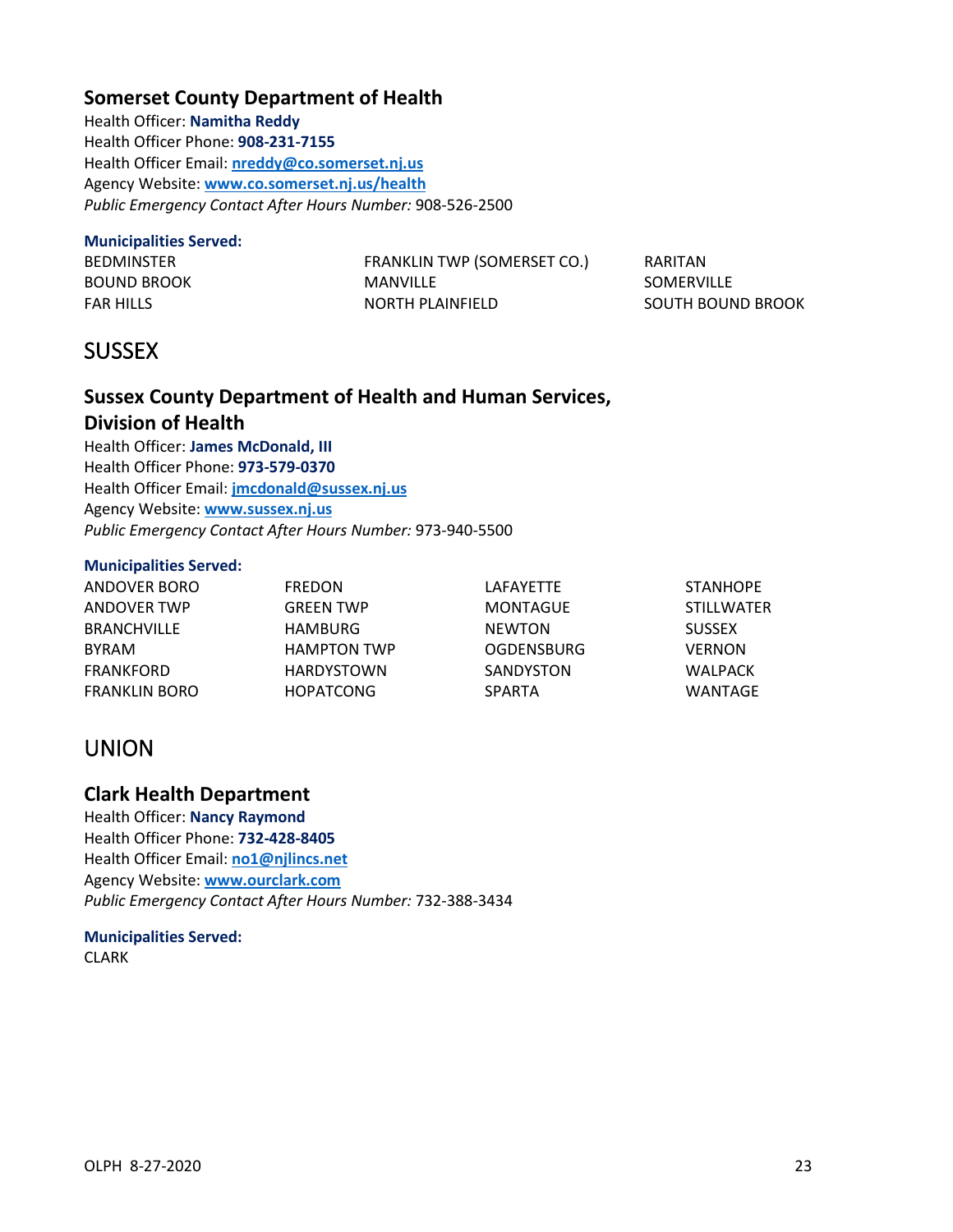# **City of Elizabeth, Department of Health & Human Services**

Health Officer: **Mark Colicchio** Health Officer Phone: **908-820-4049** Health Officer Email: **[mcolicchio@ElizabethNJ.org](mailto:mcolicchio@ElizabethNJ.org)** Agency Website: **[www.elizabethnj.org/](http://www.elizabethnj.org/)** *Public Emergency Contact After Hours Number:* 908-558-2111

# **Municipalities Served:**

ELIZABETH

# **Linden Board of Health**

Health Officer: **Nancy Koblis** Health Officer Phone: **908-474-8409** Health Officer Email: **[nkoblis@linden-nj.org](mailto:nkoblis@linden-nj.org)** Agency Website: **[www.linden-nj.org](http://www.linden-nj.org/)** *Public Emergency Contact After Hours Number:* 908-474-8500

# **Municipalities Served:**

LINDEN

# **City of Plainfield Health Department**

Health Officer: **Atif Nazir** Health Officer Phone: **908-753-3084** Health Officer Email: **atif.nazir@plainfieldnj.gov** Agency Website: **<http://www.plainfieldnj.gov/>** *Public Emergency Contact After Hours Number:* 908-753-3131

**Municipalities Served:**

PLAINFIELD

# **Rahway Health Department**

Health Officer: **Dennis Green** Health Officer Phone: **732-827-2085** Health Officer Email: **dennis.green@twp.woodbridge.nj.us** Agency Website: **<http://www.cityofrahway.org/>** *Public Emergency Contact After Hours Number:* 732-827-2200

# **Municipalities Served:**

RAHWAY **SCOTCH PLAINS** SCOTCH PLAINS **WINFIELD TWP**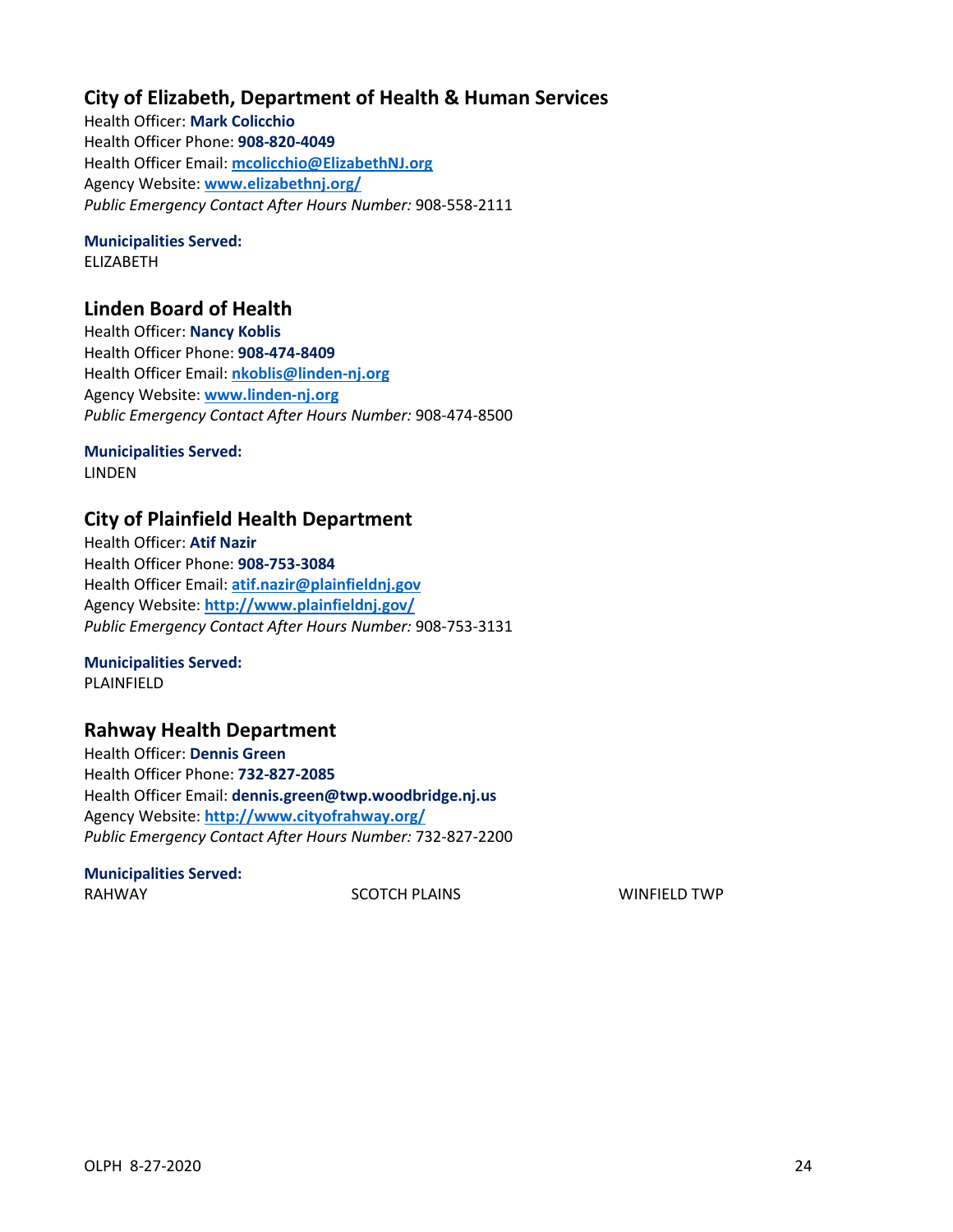# **Borough of Roselle**

Health Officer: **Charles Glagola, Jr.** Health Officer Phone: **908-259-3032** Health Officer Email: **cg3@njlincs.net** Agency Website: **[www.boroughofroselle.com/](http://www.boroughofroselle.com/)** *Public Emergency Contact After Hours Number:* 908-245-2000

# **Municipalities Served:**

ROSELLE

# **Union County Office of Health Management**

Health Officer: **Annarelly McNair** Health Officer Phone: **908-518-5620** Health Officer Email: **[amcnair@ucnj.org](mailto:amcnair@ucnj.org)** Agency Website: **[www.ucnj.org](http://www.ucnj.org/)** *Public Emergency Contact After Hours Number:* 908-518-5620

### **Municipalities Served:**

BERKELEY HEIGHTS **HILLSIDE** 

# **Union Township Health Department**

Health Officer: **Marconi Gapas** Health Officer Phone: **908-851-8507** Health Officer Email: **[mgapas@uniontownship.com](mailto:mgapas@uniontownship.com)** Agency Website: **[www.uniontownship.com](http://www.uniontownship.com/)** *Public Emergency Contact After Hours Number:* 908-851-5000

### **Municipalities Served:**

KENILWORTH UNION

# **Westfield Regional Health Department**

Health Officer: **Megan Avallone** Health Officer Phone: **908-789-4070** Health Officer Email: **[mavallone@westfieldnj.gov](mailto:mavallone@westfieldnj.gov)** Agency Website: **[www.westfieldnj.gov/health](http://www.westfieldnj.gov/health)** *Public Emergency Contact After Hours Number:* 908-789-4070

#### **Municipalities Served:**

CHATHAM BORO FANWOOD GARWOOD MOUNTAINSIDE

NEW PROVIDENCE ROSELLE PARK SUMMIT WESTFIELD

#### **Note:**

**\_\_\_\_\_\_\_\_**

<span id="page-26-0"></span>**Springfield Twp (See Morris County – Madison Health Department)**